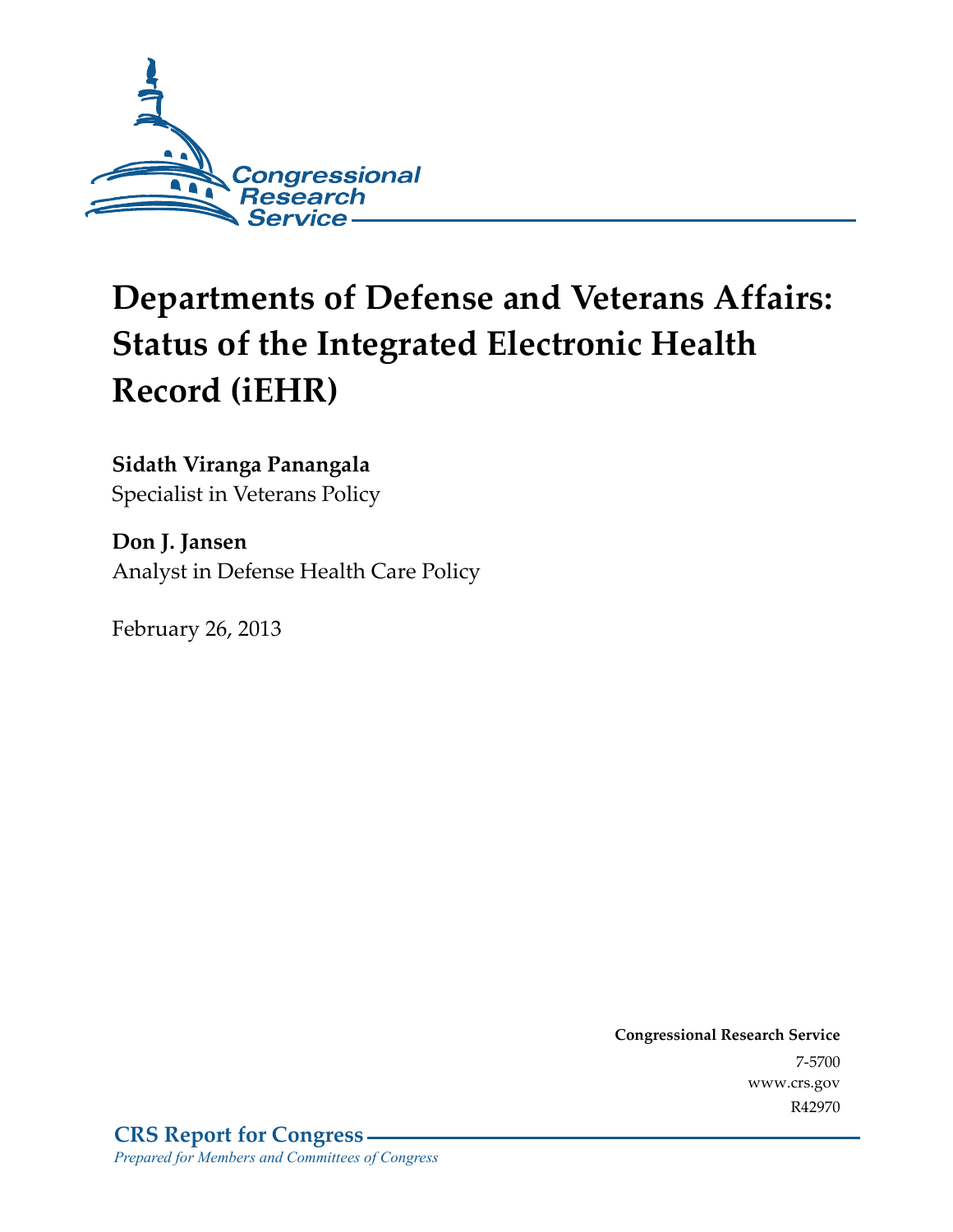## **Summary**

Electronic health records (EHRs) play an important role in optimizing the health care provided to active duty servicemembers and veterans. When a servicemember leaves military service by way of discharge, separation, or retirement he or she may become eligible for VA benefits and services including VA health care. Transitioning their health care information from one large health care system (Department of Defense; DOD) to the other (Department of Veterans Affairs; VA) involves coordination of data and information between DOD and VA. Longstanding concern that this exchange be effective has been expressed in many quarters, including Congress.

The DOD and the VA have been working to exchange patient health information since 1998. To date, both Departments' initiatives include (1) the Federal Health Information Exchange (FHIE), which enables the one-way transfer of servicemembers' electronic health information from DOD to VA for all separated servicemembers; (2) the Bidirectional Health Information Exchange (BHIE), which allows health care providers from both Departments viewable access to records of shared patients; (3) the Clinical Data Repository/Veterans Affairs Health Data Repository (CHDR),which enables the DOD and VA to exchange computable outpatient pharmacy and drug allergy information for shared patients; and (4) the Laboratory Data Sharing Interphase (LDSI), which allows DOD and VA facilities to share laboratory information.

Congressional committees with oversight over veterans matters have devoted attention to health information sharing between the DOD and VA. In 2008, they included relevant provisions in the National Defense Authorization Act for FY2008 (P.L. 110-181). The law mandated DOD and VA to jointly develop and implement electronic health record systems or capabilities to allow for full interoperability of personal health care information, and to accelerate the exchange of health care information between DOD and VA by September 2009. To this end, the law also established an interagency program office (IPO) to act as a single point of accountability.

In December 2010, the Deputy Secretaries of DOD and VA directed the development of an integrated Electronic Health Record (iEHR), which would provide both Departments an opportunity to reduce costs and improve interoperability and connectivity. On March 17, 2011, the Secretaries of DOD and VA reached an agreement to work cooperatively on the development of a common electronic health record and to transition to the new iEHR by 2017.

On February 5, 2013, the Secretary of Defense and the Secretary of Veterans Affairs announced that instead of building a single integrated electronic health record (iEHR), both DOD and VA will concentrate on integrating VA and DOD health data by focusing on interoperability and using existing technological solutions. This announcement was a departure from the previous commitments that both Departments had made to design and build a new single iEHR, rather than upgrading their current electronic health records and trying to develop interoperability solutions.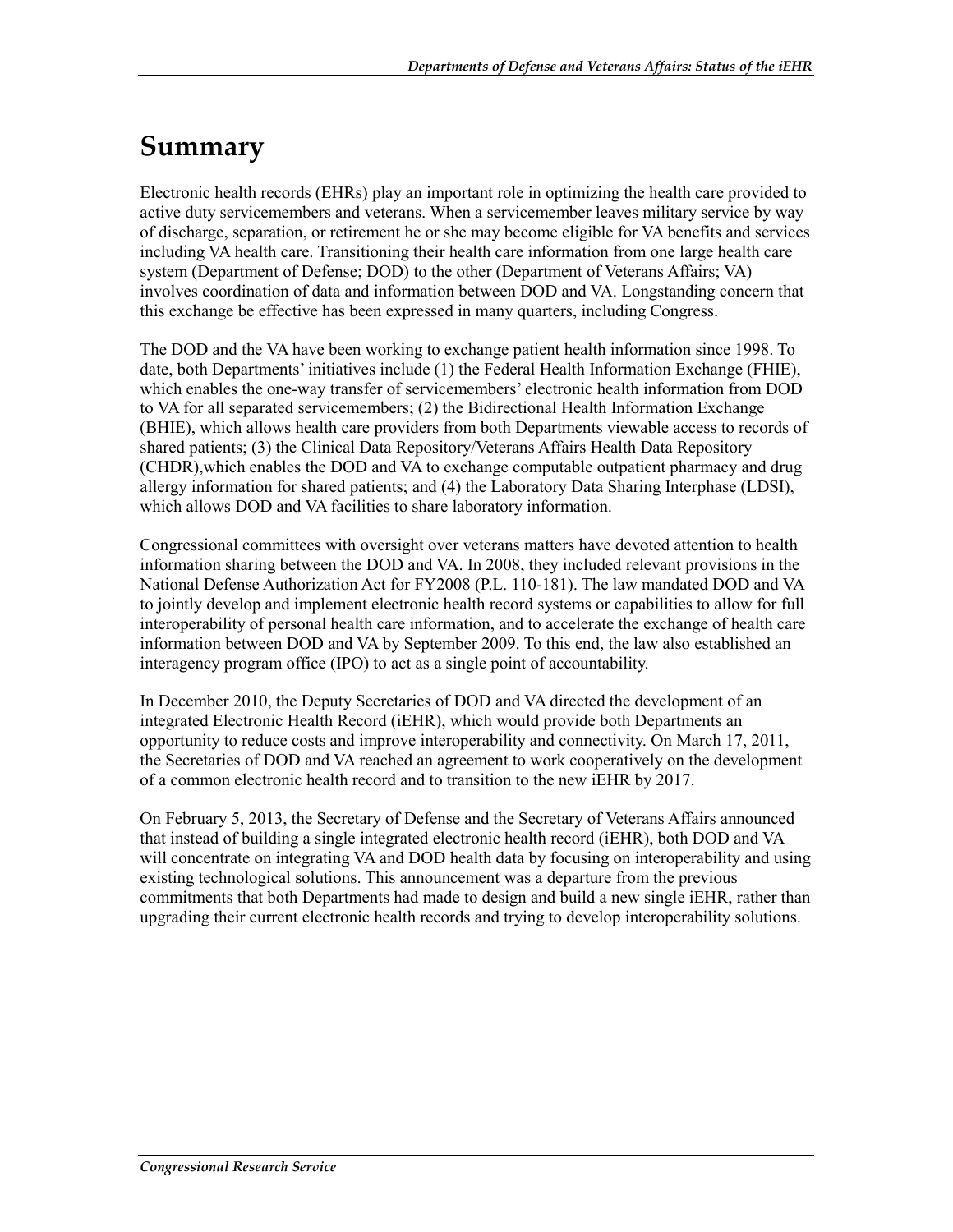## **Contents**

## **Figures**

| Figure D-1. Selected DOD and VA Health Records Development and Sharing Efforts  27 |  |
|------------------------------------------------------------------------------------|--|

## **Tables**

| Table C-1. GAO Reports/Testimony on VA and DOD Sharing of Patient |  |
|-------------------------------------------------------------------|--|
|                                                                   |  |

## **Appendixes**

| Appendix C. GAO Reports/Testimony on VA and DOD Sharing of Patient Health    |  |
|------------------------------------------------------------------------------|--|
| Appendix D. Milestones of Selected DOD and VA Health Records Development and |  |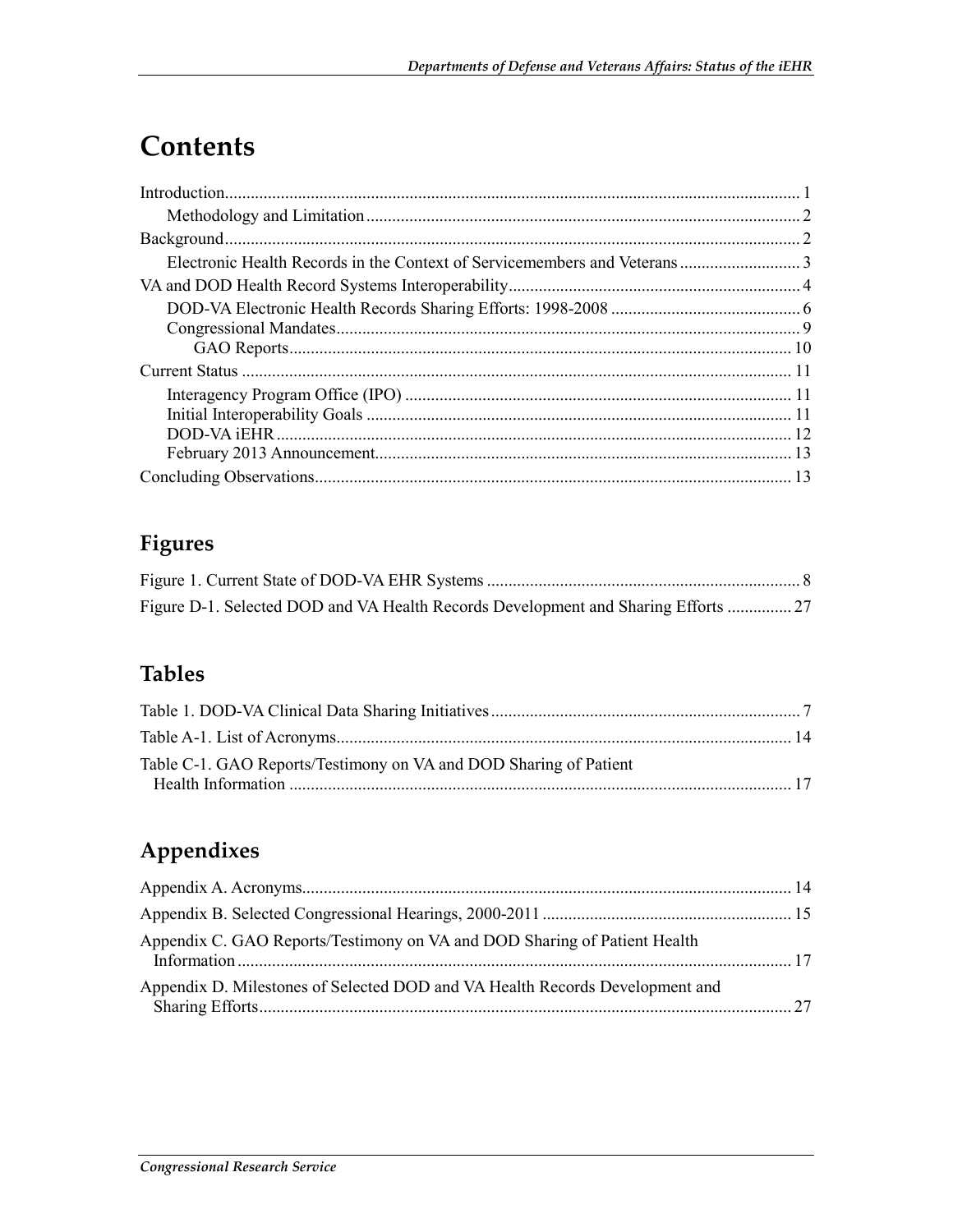## **Contacts**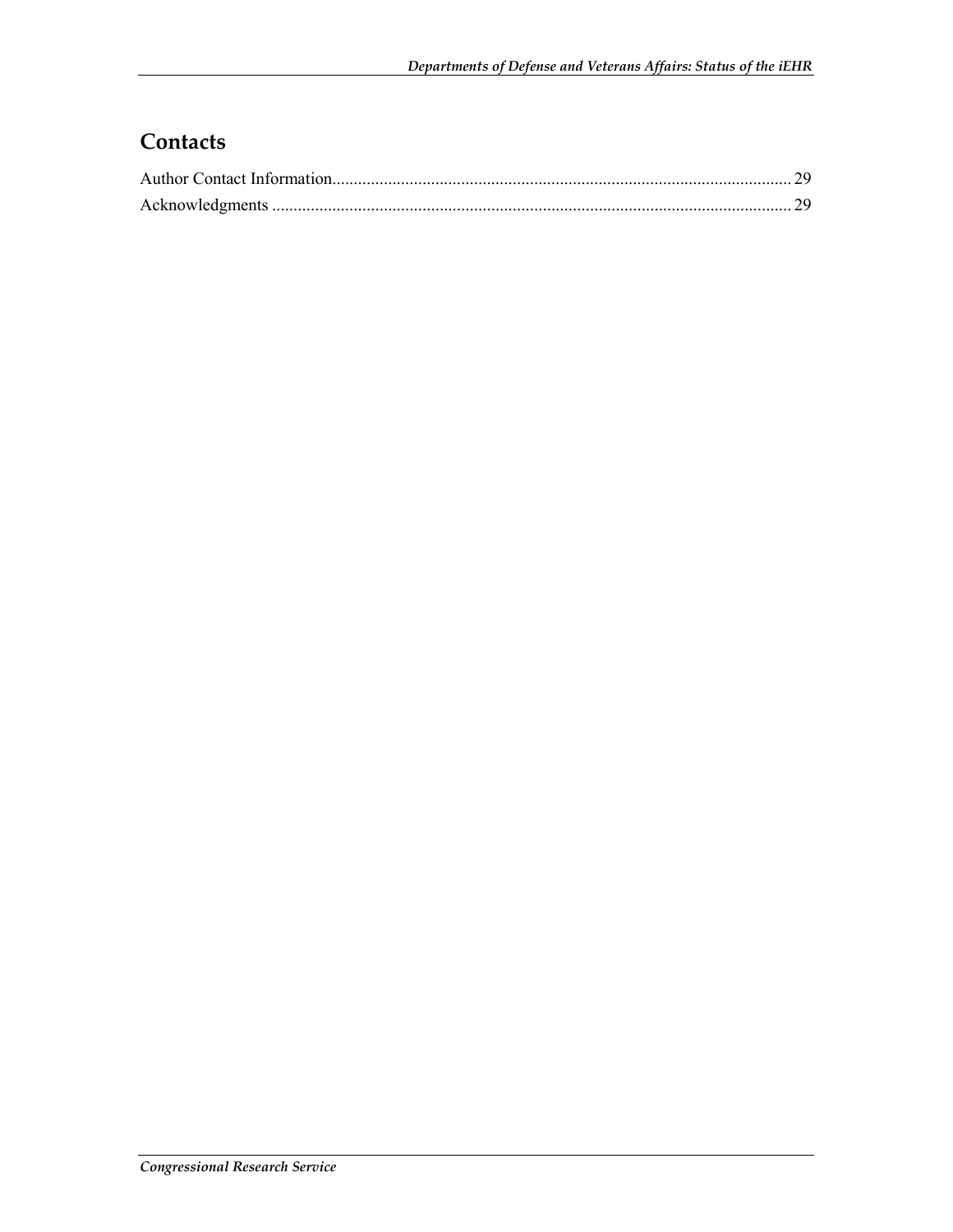## **Introduction**

On February 5, 2013, Secretary of Defense Leon E. Panetta and Secretary of Veterans Affairs Eric Shinseki announced that instead of building a single integrated electronic health record (iEHR) that both the Department of Defense (DOD) and the Department of Veterans Affairs (VA) would use for their beneficiaries—their Departments would concentrate on integrating VA and DOD health data by focusing on interoperability and using existing technological solutions.<sup>1</sup> This announcement appears to be a departure from the previous commitment that both Departments had made to design and build a new iEHR, rather than upgrading their current electronic health records and trying to develop interoperability solutions.<sup>2</sup> For example, at a joint hearing of the House Veterans' Affairs and Armed Services Committees on July 25, 2012, Secretary Shinseki stated:

Secretary Panetta and I have committed to developing a single, common, joint electronic health record, known as iEHR. This effort began on January 21, 2009, when then-Secretary Gates and I agreed to develop that vision. Last year [2011], after two years of hard work by teams from both Departments, then-Secretary Gates and I met on 5 February, 17 March, 2 May, and 23 June. Thereafter, Secretary Panetta and I met on five additional occasions to provide continuing guidance and energy for the implementation of the iEHR. It will unify the two Departments' electronic health record systems into a common system to ensure that all DOD and VA health facilities have servicemembers' and veterans' health information available throughout their lifetimes.<sup>3</sup>

At the same hearing Secretary Panetta stated:

When operational, the integrated electronic health record will be the single source for servicemembers and veterans to access their medical history at any DOD and VA medical facility. It will help ensure they get the best care possible. It will also be the world's largest health record system, and that could mean that other federal and commercial health care providers may adopt our protocols, which will expand the capabilities of the system still further.<sup>4</sup>

This development is one of several changes in goals, initiatives, and deadlines in the DOD and VA effort to develop a single integrated electronic medical record since 1998 (see **Figure D-1**).

<sup>&</sup>lt;u>.</u> <sup>1</sup> U.S. Department of Defense, "Remarks by Secretary Panetta and Secretary Shinseki from the Department of Veterans Affairs," press release, February 5, 2013, http://www.defense.gov/Transcripts/Transcript.aspx?TranscriptID=5187 (accessed February 16, 2013).

<sup>&</sup>lt;sup>2</sup> Institute of Medicine (IOM), *Evaluation of the Lovell Federal Health Care Center Merger: Findings, Conclusions, and Recommendations*, Washington, DC, 2012, p.S-12.

<sup>&</sup>lt;sup>3</sup> Statement of the Hon. Eric K. Shinseki, Secretary of Veterans Affairs, before the House Committee on Veterans' Affairs and the House Committee on Armed Services, July 25, 2012, http://armedservices.house.gov/index.cfm/2012/7/ back-from-the-battlefield-dod-and-va-collaboration-to-assist-service-members-returning-to-civilian-life (accessed February 16, 2013).

<sup>&</sup>lt;sup>4</sup> Statement of the Hon. Leon E. Panetta, Secretary of Defense, before the House Committee on Veterans' Affairs and the House Committee on Armed Services, July 25, 2012, http://armedservices.house.gov/index.cfm/2012/7/back-fromthe-battlefield-dod-and-va-collaboration-to-assist-service-members-returning-to-civilian-life (accessed February 16, 2013).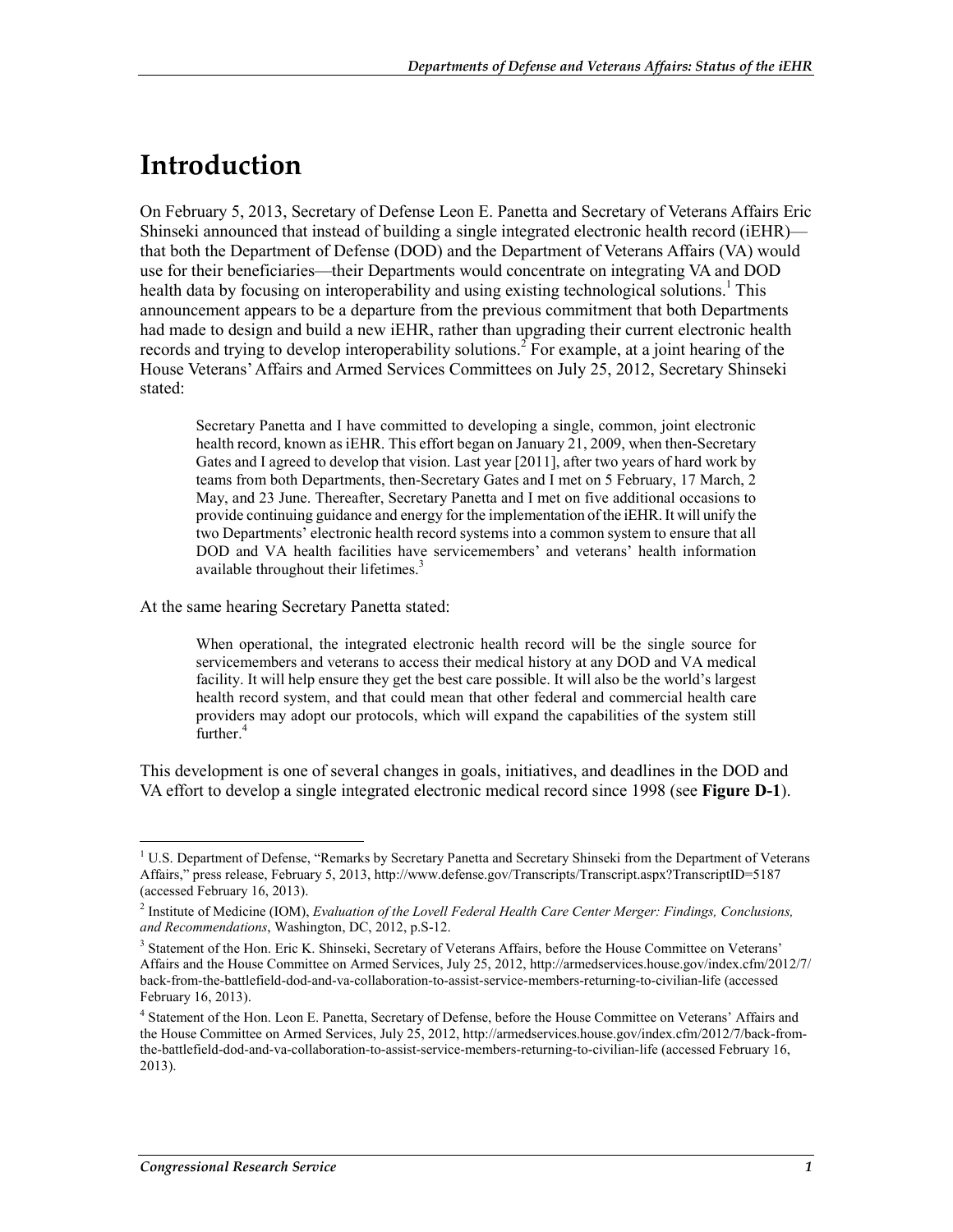The rest of this report is organized into three parts. It begins with a brief discussion of electronic health records and their use in health care in general, and in the context of servicemembers and veterans. The second part of the report discusses DOD and VA health records sharing efforts including congressional efforts at encouraging health information sharing between the DOD and the VA. The report concludes with a discussion of the current status of the iEHR initiative. The purpose of this report is to provide a background on the long-standing efforts in sharing health information between DOD and VA. It does not discuss long-term implications of the most recent decision.

### **Methodology and Limitation**

To trace the evolution of DOD and VA efforts to share medical information, CRS examined and reviewed numerous taskforce and commission reports; Government Accountability Office (GAO) reports; peer reviewed journal articles; and congressional hearings that addressed health information sharing between DOD and VA. Additionally, to understand iEHR activities (prior to the February 5 announcement by Secretary Panetta and Secretary Shinseki) CRS spoke with officials of the Interagency Program Office (IPO).<sup>5</sup> A technical discussion of the iEHR and the cost of developing and deploying it are beyond the scope of this report.

A list of acronyms used throughout this report is provided in **Table A-1**.

## **Background**

<u>.</u>

Traditionally the health information of a patient seeking treatment has been recorded on paper, maintained by individual physicians, and located in multiple sites, making it a challenge to access all the vital health information at the time the patient seeks care.<sup>6</sup> According to the Institute of Medicine (IOM), the success of any health care system does not rely solely on its physical infrastructure and the health care professionals but also on how it collects, maintains, and processes patient health information.<sup>7</sup> Recent research studies and health policy debates have highlighted the potential value of electronic health records (EHR; see text box below).<sup>8</sup> Furthermore, studies have shown that the adoption of EHRs has the potential to improve quality and efficiency of patient care. $9,10,11$ 

<sup>&</sup>lt;sup>5</sup> Congressional Research Service (CRS) met with staff from the Interagency Program Office (IPO), on December 17, 2012.

<sup>6</sup> Stephen P. Hufnagel, "National Electronic Health Record Interoperability Chronology," *Military Medicine*, vol. 174, no. 5 (May 2009), p. 35.

<sup>7</sup> Institute of Medicine (IOM), *Returning Home from Iraq and Afghanistan: Preliminary Assessment of Readjustment Needs of Veterans, Service Members, and Their Families*, Washington, DC, 2010, p. 120.

<sup>&</sup>lt;sup>8</sup> Laura Bonner et al., "To Take Care of Patients': Qualitative Analysis of Veterans Health Administration Personnel Experiences with a Clinical Informatics System," *Implementation Science*, vol. 5, no. 63 (2010), p. 1.

<sup>9</sup> Melinda Beeuwkes Buntin et al., "The Benefits of Health Information Technology: A Review of the Recent Literature Shows Predominantly Positive Results," *Health Affairs*, vol. 30, no. 3 (March 2011), p. 469.

<sup>10</sup> Ashish K. Jha, "The Promise of Electronic Records: Around the Corner or Down the Road?," *JAMA*, vol. 306, no. 8 (August 24, 2011), p. 880.

 $<sup>11</sup>$  Colene M. Byne et al., "The Value From Investments in Health Information Technology at The U.S. Department of</sup> Veterans Affairs," *Health Affairs*, vol. 29, no. 4 (April 2010), p. 634.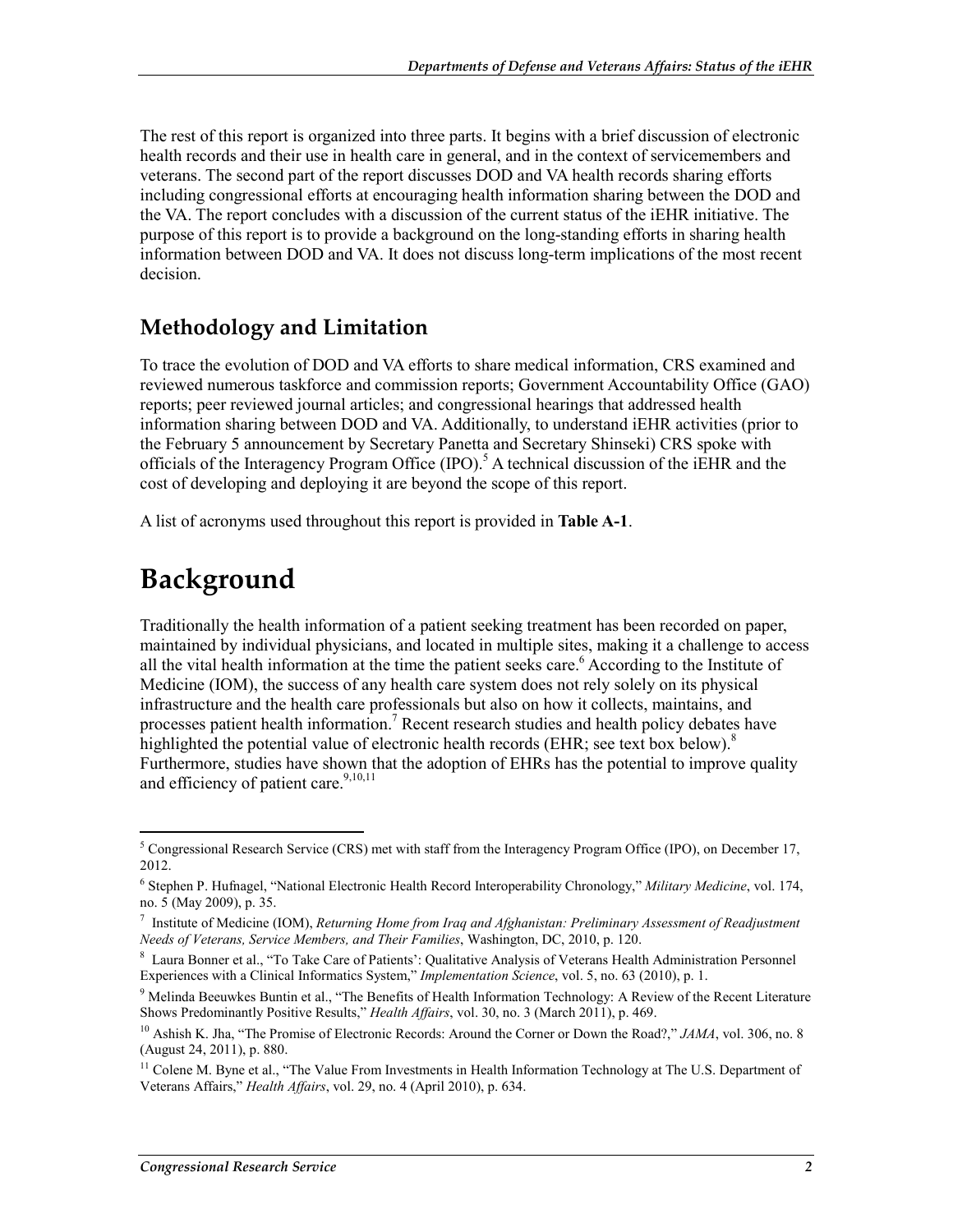#### **What Is an Electronic Health Record (EHR)?**

Although the definition of EHRs can vary substantially, there are generally four core components of an EHR: electronic clinical documentation (usually physician, nurse, and other clinician documentation), electronic prescribing (e.g., computerized provider order entry), results reporting and management (e.g., clinical data repository), and clinical decision support. Many EHRs also include barcoding systems and patient engagement tools. The Office of the National Coordinator for Health Information Technology (ONC) defines an EHR as "a real-time patient health record with access to evidence-based decision support tools that can be used to aid clinicians in decision-making. The EHR can automate and streamline a clinician's workflow, ensuring that all clinical information is communicated. It can also prevent delays in response that result in gaps in care. The EHR can also support the collection of data for uses other than clinical care, such as billing, quality management, outcome reporting, and public health disease surveillance and reporting."

**Source:** Institute of Medicine, *Health IT and Patient Safety: Building Safer Systems for Better Care*, Washington, DC, 2012, p. 38.

However, studies have shown that, to date, efforts to implement EHR systems have yielded mixed results in terms of quality and safety of health care.<sup>12</sup> Recently, an IOM report made recommendations emphasizing that health information technology (HIT) should be developed and implemented with safety as a primary focus.<sup>13</sup> According to this report, "designed and applied inappropriately, health IT can add an additional layer of complexity to the already complex delivery of health care, which can lead to unintended adverse consequences, for example dosing errors, failing to detect fatal illnesses, and delaying treatment due to poor human–computer interactions or loss of data."<sup>14</sup>

### **Electronic Health Records in the Context of Servicemembers and Veterans**

Each year more than 150,000 servicemembers separate from military service and transition to veteran status. Transitioning their health care information from one large health care system (DOD) to the other (VA) involves coordination of data and information between DOD and VA.<sup>15</sup> Additionally, for those who are injured in combat operations, the treatment path stretches from the battlefield to inpatient/outpatient care in the U.S. to servicemembers' transition back into military duty and/or civilian life.<sup>16</sup> Medical information is captured during each of these phases.

Because of incompatibility between the DOD and VA systems, when servicemembers separate from the military and enter VA, their DOD health records do not transfer to VA providers.<sup>17</sup> As stated by the President's Commission on Care for America's Returning Wounded Warriors (also

<sup>&</sup>lt;sup>12</sup> Arthur L. Kellermann and Spencer S. Jones, "What It Will Take to Achieve The As-Yet-Unfulfilled Promises of Health Information Technology," *Health Affairs*, vol. 32, no. 1 (January 2013), p. 63.

<sup>13</sup> National Academy of Sciences, Institute of Medicine, *Health IT and Patient Safety: Building Safer Systems for Better Care*, November 8, 2011, pp. S-1, http://www.iom.edu/Reports/2011/Health-IT-and-Patient-Safety-Building-Safer-Systems-for-Better-Care (accessed February 19, 2013).

<sup>14</sup> Ibid, p. S-2.

<sup>15</sup> VA/DOD Joint Executive Council, *VA/DOD Joint Executive Council Annual Report*, FY 2011 Annual Report, Washington, DC, p. 70.

<sup>16</sup> President's Commission on Care for America's Returning Wounded Warriors, *Serve, Support, Simplify*, Report of the President's Commission on Care for America's Returning Wounded Warriors, July 2007, p. 117.

<sup>17</sup> Institute of Medicine (IOM), *Returning Home from Iraq and Afghanistan: Preliminary Assessment of Readjustment Needs of Veterans, Service Members, and Their Families*, Washington, DC, 2010, p. 122.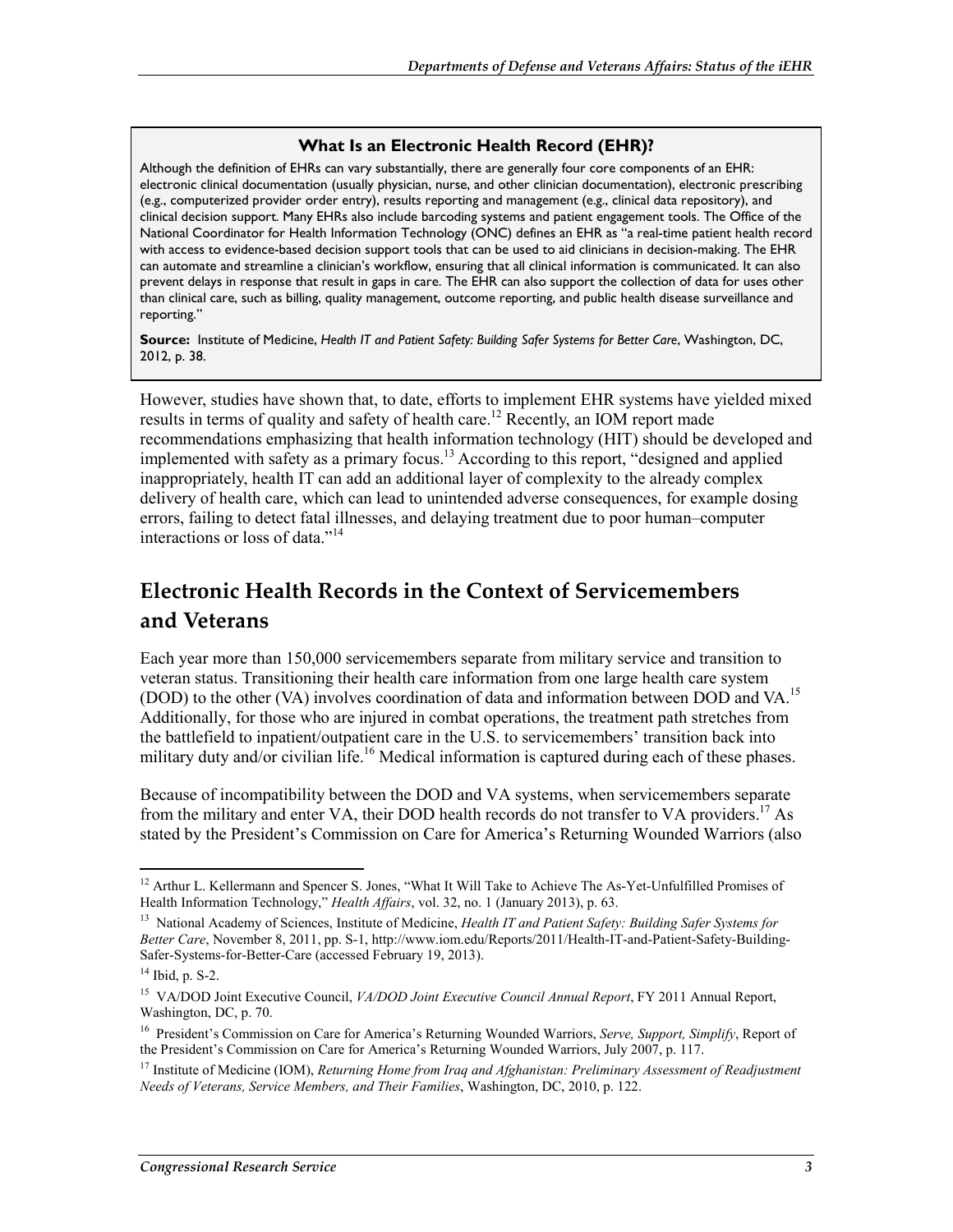known as the Dole-Shalala Commission), "integration of the health information systems [is] necessary to make information available for the comprehensive care and recovery planning needed to return injured servicemembers to the fullest possible state of health."<sup>18</sup> The IOM, which was tasked with studying the readjustment needs of veterans, servicemembers and their families by Congress,<sup>19</sup> found that "the lack of unified electronic medical records in DOD has impeded record-sharing with VA."<sup>20</sup> Additionally, once a veteran files a claim for disability benefits,<sup>21</sup> the VA has a "duty to assist" the claimant by obtaining medical records that a claimant has identified and authorized the VA to obtain.<sup>22</sup> These medical records may include information from both DOD and VA $^{23}$ 

## **VA and DOD Health Record Systems Interoperability**

The challenge faced in responding to veterans' health concerns in the aftermath of the Persian Gulf War of 1991 highlighted the need for compatible health information systems. Some veterans of that period were afflicted by an array of undiagnosed symptoms that collectively came to be known as the Gulf War Syndrome. The effort to track and treat these conditions was complicated by incompatible medical records of the DOD and the VA. In 1996, the President's Advisory Committee on Gulf War Veterans Illnesses recommended that:

DOD ... should assign a high priority to dealing with the problem of lost or missing medical records. A computerized central database is important. Specialized databases must be compatible with the central database. Attention should be directed toward developing a mechanism for computerizing medical data (including classified information, if and when it is needed) in the field. DOD and VA should adopt standardized record keeping to ensure continuity.<sup>24</sup>

President Clinton subsequently stated that "every soldier, sailor, airman, and marine will have a comprehensive, life-long medical record of all illnesses and injuries they suffer, the care and inoculations they receive, and their exposure to different hazards."25 In addition, in 1998, the

 $18$  Ibid.

<sup>&</sup>lt;sup>19</sup> The National Defense Authorization Act of 2008 (P.L. 110-181) required that the Secretary of Defense, in consultation with the Secretary of Veterans Affairs, enter into an agreement with the Institute of Medicine for a study of the physical and mental health and other readjustment needs of members and former members of the armed forces who were deployed to Iraq and Afghanistan and their families as a result of such deployment.

<sup>&</sup>lt;sup>20</sup> Institute of Medicine (IOM), *Returning Home from Iraq and Afghanistan: Preliminary Assessment of Readjustment Needs of Veterans, Service Members, and Their Families*, Washington, DC, 2010, p. 122.

<sup>&</sup>lt;sup>21</sup> The veteran files a claim for disability compensation by submitting VA Form 21-526 to a VA's local Regional Office. For more information regarding the process for filing for benefits, see CRS Report RL34626, *Veterans' Benefits: Benefits Available for Disabled Veterans*, by Christine Scott et al.

 $22$  38 U.S.C. § 5103A(b)-(c).

<sup>23</sup> Ibid*.* 

<sup>24</sup> The Presidential Advisory Committee on Gulf War Veterans' Illnesses, *The Presidential Advisory Committee on Gulf War Veterans' Illnesses Final Report*, December 1996, http://www.gulflink.osd.mil/gwvi/ch2.html#2g (accessed February 19, 2013).

<sup>25</sup> National Science and Technology Council*, A National Obligation: Planning for Health Preparedness for and Readjustment of the Military, Veterans, and Their Families After Future Deployments*, Presidential Review Directive 5, Executive Office of the President, Office of Science and Technology Policy, Washington, D.C., August 1998.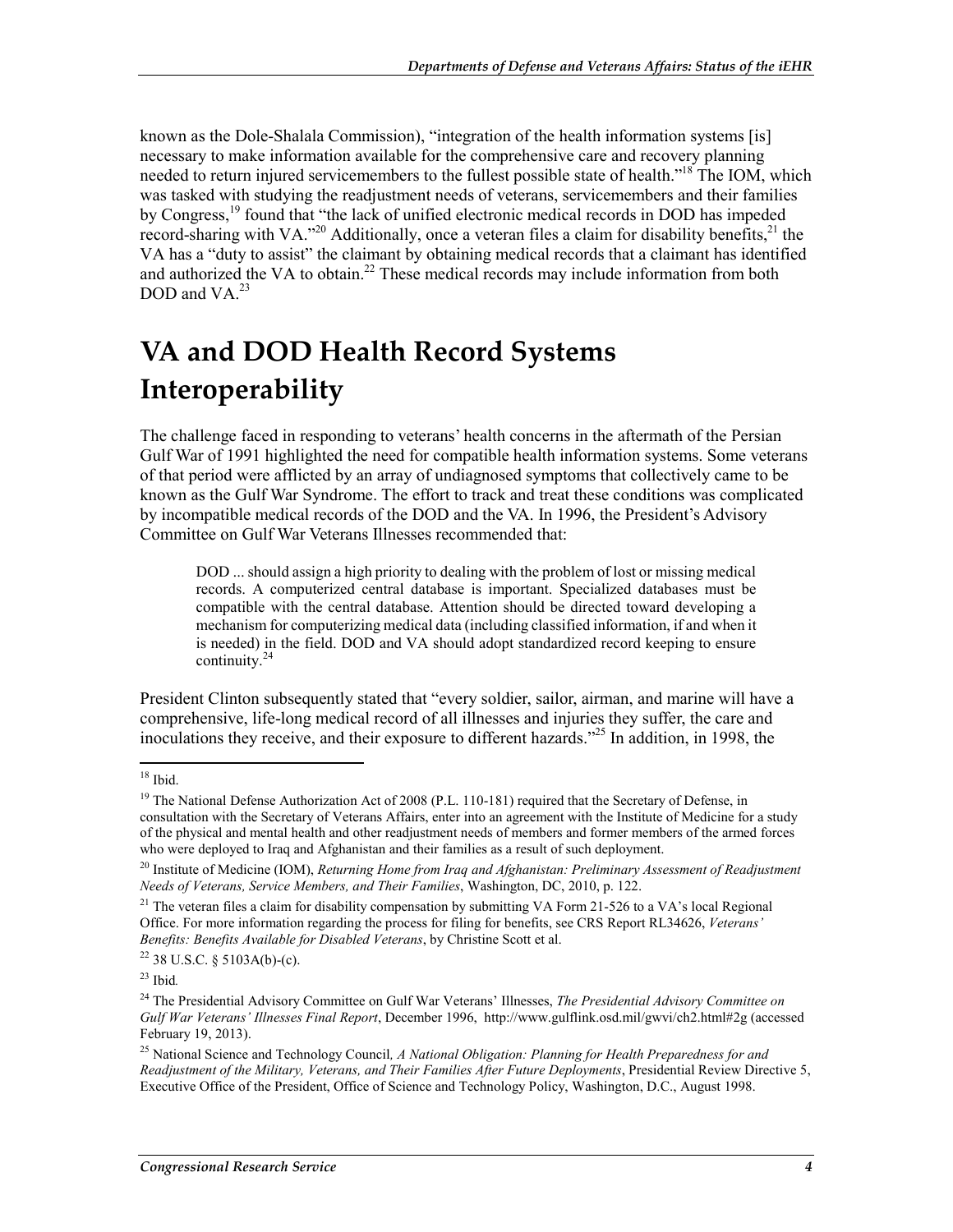Administration issued a directive that required the VA and DOD to prepare a "computer-based patient record system that will accurately and efficiently exchange information."26

In 1999, the Congressional Commission on Service Members and Veterans Transition Assistance included a recommendation for the coordination of VA and DOD information management to improve service for veterans. It recommended the establishment of a formal information business relationship between VA and DOD. According to the Commission, the relationship should broadly encompass all aspects of information exchange and result in an agreement addressing issues such as compliance with the requirements of privacy and freedom of information statutes, information security, service and development costs, data validation mechanisms, data standardization, and technology sharing. Furthermore, it stated that a VA organizational element should be created within the Defense Medical Data Center (DMDC), specifically responsible for coordinating VA and DMDC business processes.<sup>27</sup>

In 2003, the President's Task Force to Improve Health Care Delivery for Our Nation's Veterans made several recommendations to improve health data sharing between VA and DOD. The Task Force recommended, among other things, that VA and DOD develop and deploy by FY2005 electronic health records that are interoperable (see text box), bi-directional, and standards-based. It further went on to state:

During military service, information relevant to a service member's deployment, occupational exposures, and health conditions should follow the service member through his or her military career. Once an individual separates from military service, the process for determining benefits, assessing health status, and receiving care through the VA health care system should be seamless, timely, and accurate. Better recording, tracking, and reporting of occupational health data will improve the research base for understanding the etiology of service-related disorders, assist in benefits determination, and improve the overall health of today's veterans as well as those who will follow them in the future. These goals can only be accomplished through systems that are standards-based and coordinated between VA and  $DOD.<sup>28</sup>$ 

#### **What Is Interoperability?**

"Interoperability is the ability of an information technology (IT) system component to work with other IT system components without special effort on the part of the user. In the government, interoperability has traditionally been viewed as the Department of Defense (DOD) and Department of Veterans Affairs (VA) capability to share electronic health information of [servicemembers], veterans, and shared beneficiaries. Many [servicemembers] and other beneficiaries are also recipients of private sector health care so there is additional need to capture and share this data as well to optimize continuity of care."

"Interoperability can be achieved at different levels. At the highest level, electronic data are computable (that is, in a format that a computer can understand and act on to, for example, provide alerts to clinicians on drug allergies). At a lower level, electronic data are structured and viewable, but not computable. The value of data at this level is that

<sup>1</sup> 26 U.S. General Accounting Office, *Short-Term Progress Made, but Much Work Remains to Achieve a Two-Way Data Exchange Between VA and DOD Health Systems*, GAO-04-271T, November 19, 2003, p. 1.

<sup>&</sup>lt;sup>27</sup> Congress established the Commission on Service Members and Veterans Transition Assistance in Title VII of the Veterans' Benefits Improvement Act of 1996 (P.L. 104-275). Congressional Commission on Servicemembers and Veterans Transition Assistance, *Final Report of the Congressional Commission on Servicemembers and Veterans Transition Assistance*, January 14, 1999, p. 172.

<sup>28</sup> President's Task Force To Improve Health Care Delivery For Our Nation's Veterans, *Final Report of the President's Task Force To Improve Health Care Delivery For Our Nation's Veterans*, May 2003, p. 38.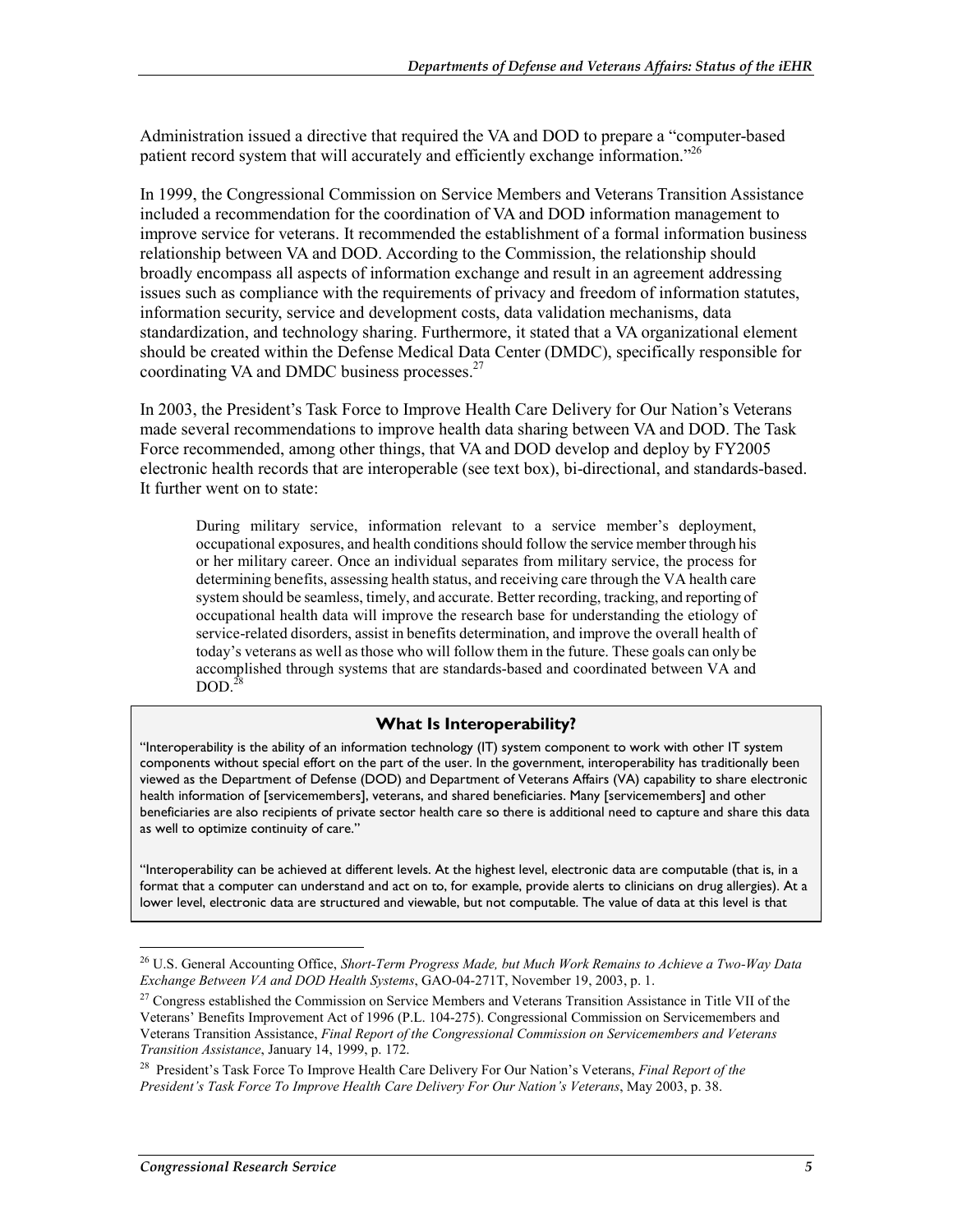they are structured so that data of interest to users are easier to find. At still a lower level, electronic data are unstructured and viewable, but not computable. With unstructured electronic data, a user would have to search through uncategorized data to find needed or relevant information. Beyond these, paper records also can be considered interoperable (at the lowest level) because they allow data to be shared, read, and interpreted by human beings."

**Sources:** Stephen P. Hufnagel, "Interoperability," *Military Medicine*, vol. 174, no. 5 (May 2009), p. 43; and U.S. Government Accountability Office, *Electronic Health Records: DOD and VA Interoperability Efforts Are Ongoing; Program Office Needs to Implement Recommended Improvements*, GAO-10-332, January 2010, p. 4.

### **DOD-VA Electronic Health Records Sharing Efforts: 1998-2008**

Since 1998, pursuant to President Clinton's directive, DOD and VA have been pursuing various strategies to share patient health information for active duty military personnel and veterans (see **Table 1** and **Figure D-1**). However, both DOD and VA efforts to meet this goal have faced repeated changes in goals, initiatives, and deadlines.

As discussed above, in 1998 the Clinton Administration issued a directive that required the VA and DOD to prepare "a computer-based patient record system that will accurately and efficiently exchange information" between the two Departments.<sup>29</sup> Following this directive, VA and DOD began a joint program toward achieving the capability to share patient health information for active duty military personnel and veterans. The first initiative, the Government Computer-Based Patient Record (GCPR) project, was envisioned as an electronic interface that would allow physicians and other authorized users at VA and DOD health facilities to access data from any of the other agencies' health information systems. The interface was expected to compile requested patient information in a virtual record that could be displayed on a user's computer screen.<sup>30</sup>

By July 2002, VA and DOD had revised their plans towards electronically sharing patient health data focusing on one-way transfer of patient health data from DOD to VA. The two departments renamed the GCPR project the Federal Health Information Exchange (FHIE) program. The FHIE initiative was completed in 2004, and enables DOD to electronically transfer servicemembers' health information to VA when the servicemember leaves active duty (see **Table 1**).<sup>31</sup>

For patients being treated by both DOD and VA, the Departments continue to maintain the jointly developed Bidirectional Health Information Exchange (BHIE) system which was implemented in 2004. Using BHIE, DOD and VA clinicians are able to access each other's health data in real-time (see **Table 1** ). In FY2011, VA upgraded BHIE to enable providers to view inpatient notes, and DOD neuropsychological assessments and imagery from the DOD of seriously ill and wounded servicemembers.

<sup>1</sup> 29 National Science and Technology Council*, A National Obligation: Planning for Health Preparedness for and Readjustment of the Military, Veterans, and Their Families After Future Deployments*, Presidential Review Directive 5, Executive Office of the President, Office of Science and Technology Policy, Washington, D.C., August 1998, http://www.research.va.gov/resources/pubs/pgulf98/appendixb.pdf (accessed February 20, 2013).

<sup>30</sup> U.S. General Accounting Office, *Government Computer-Based Patient Records: Better Planning and Oversight by VA, DOD, and IHS Would Enhance Health Data Sharing,* GAO-01-459, April 2001.

<sup>31</sup> Stephen P. Hufnagel, "National Electronic Health Record Interoperability Chronology," *Military Medicine*, vol. 174, no. 5 (May 2009), p. 39.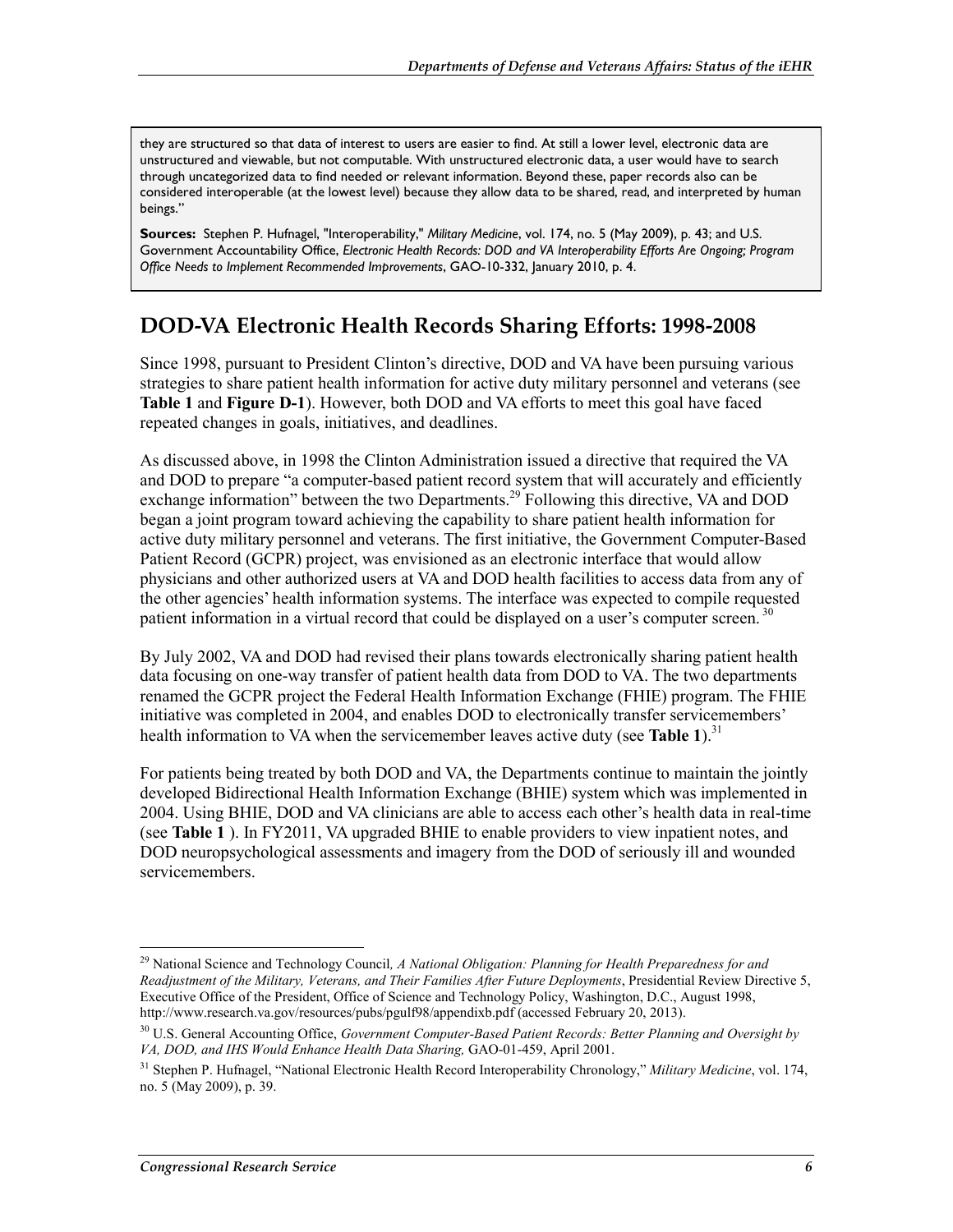Additionally, in March 2004, both DOD and VA began developing the Clinical Data Repository/Health Data Repository (CHDR). This enabled the exchange of computable, standardized data between DOD and VA. This interoperability provides clinical users at DOD and VA medical facilities with bi-directional, real-time exchange of data that includes at a minimum, the exchange of outpatient pharmacy and drug allergies (see **Table 1**).<sup>32</sup>

The two Departments, beginning in 2004, also established the Laboratory Data Sharing Interoperability (LDSI) initiative. LDSI allows DOD and VA to electronically communicate orders for lab tests and their results at select locations. It should be noted that LDSI is not a typical data sharing technology; rather it is a tool supporting lab orders.

| Name of Program                                               | Data Sharing<br><b>Direction</b>        | <b>Population Served</b>                                                           | Viewable Data                                                                                                                                                                                                                                                                                    |
|---------------------------------------------------------------|-----------------------------------------|------------------------------------------------------------------------------------|--------------------------------------------------------------------------------------------------------------------------------------------------------------------------------------------------------------------------------------------------------------------------------------------------|
| <b>Federal Health</b><br>Information Exchange<br>(FHIE)       | One-way<br>(DOD to VA)                  | Data of<br>servicemembers<br>separated from active<br>duty                         | Data includes: patient<br>$\bullet$<br>demographics; laboratory<br>results; radiology results;<br>outpatient pharmacy; allergies;<br>and hospital admission.                                                                                                                                     |
|                                                               |                                         |                                                                                    | Data is not real-time; monthly<br>$\bullet$<br>transfer of health data                                                                                                                                                                                                                           |
| <b>Bidirectional Health</b><br>Information Exchange<br>(BHIE) | Two-way<br>(DOD to VA and VA<br>to DOD) | Patients who receive<br>care in both DOD and<br>VA facilities (shared<br>patients) | Data includes: allergies,<br>$\bullet$<br>outpatient pharmacy, inpatient<br>and outpatient laboratory and<br>radiology reports, demographic<br>data, diagnoses, vital signs,<br>problem lists, family history,<br>social history, other history,<br>questionnaires, and theater<br>clinical data |
|                                                               |                                         |                                                                                    | Data is real-time<br>$\bullet$                                                                                                                                                                                                                                                                   |
| Clinical Data<br>Repository/Health<br>Data Repository         | Two-way<br>(DOD to VA and VA<br>to DOD) | Patients who receive<br>care in both DOD and<br>VA facilities (shared              | Data includes: pharmacy and<br>drug allergy<br>Data sent from one<br>$\bullet$                                                                                                                                                                                                                   |
| (CHDR)                                                        |                                         | patients)                                                                          | Department's repository<br>becomes part of the patient's<br>permanent medical record in<br>the other Department's<br>repository                                                                                                                                                                  |
|                                                               |                                         |                                                                                    | Data is real-time                                                                                                                                                                                                                                                                                |

#### **Table 1. DOD-VA Clinical Data Sharing Initiatives**

**Source:** Table prepared by CRS based on information from the Defense Health Information Management System, http://dhims.health.mil/products/data-sharing/index.aspx (accessed Friday, February 22, 2013).

As discussed above, DOD and VA have established and implemented various mechanisms for the electronic sharing of health information at various levels. However, both Departments have numerous and disparate data systems, as well as numerous data storage systems. While health data is shared at various levels, *DOD and VA health data is not aggregated* (see **Figure 1**). The

<u>.</u>  $32$  Ibid, p.40.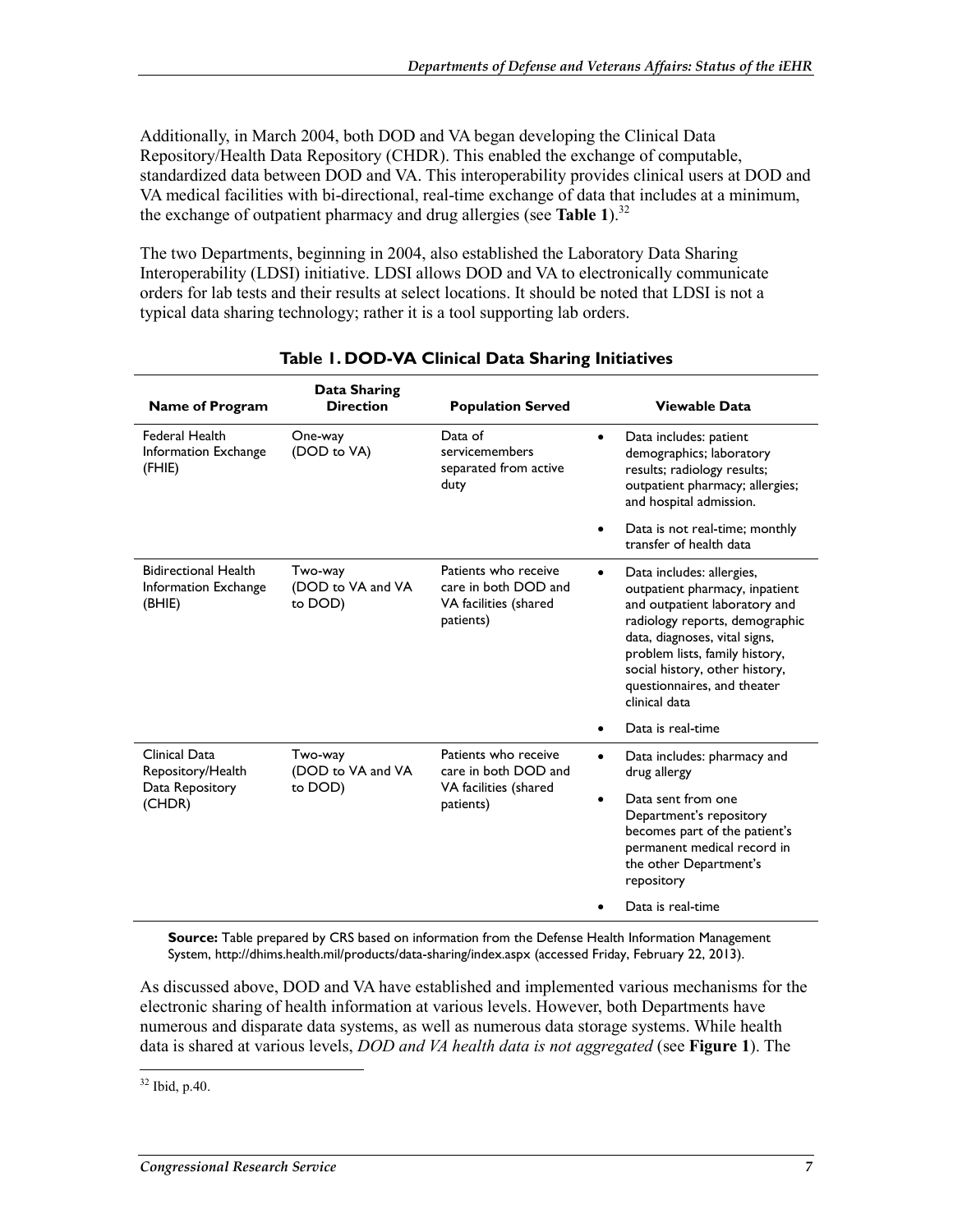DOD and VA systems are best described as two disparate health record systems that do exchange data.



**Figure 1. Current State of DOD-VA EHR Systems** 



**Notes:** COPE= Computerized physician/provider order entry

The implications of having two separate EHR systems are illustrated in the experience of the Lovell Federal Health Care Center (FHCC) at which DOD and VA are attempting to jointly operate a hospital for both active duty servicemembers and veterans. A recent report by IOM describes the limitations imposed by the existence of separate EHRs:

Using two EHR systems for the same patient population raised the specter of patient injury because of negative drug interactions or allergic reactions occurring when the provider and pharmacist using one EHR system is unaware of prescriptions or allergies entered into the other EHR system. For this reason the CTG [clinical task group] had prefaced its pharmacy options with a caveat that everything depended on orders portability for pharmacy because of its critical role in ensuring patient safety. Orders portability for pharmacy—the ability to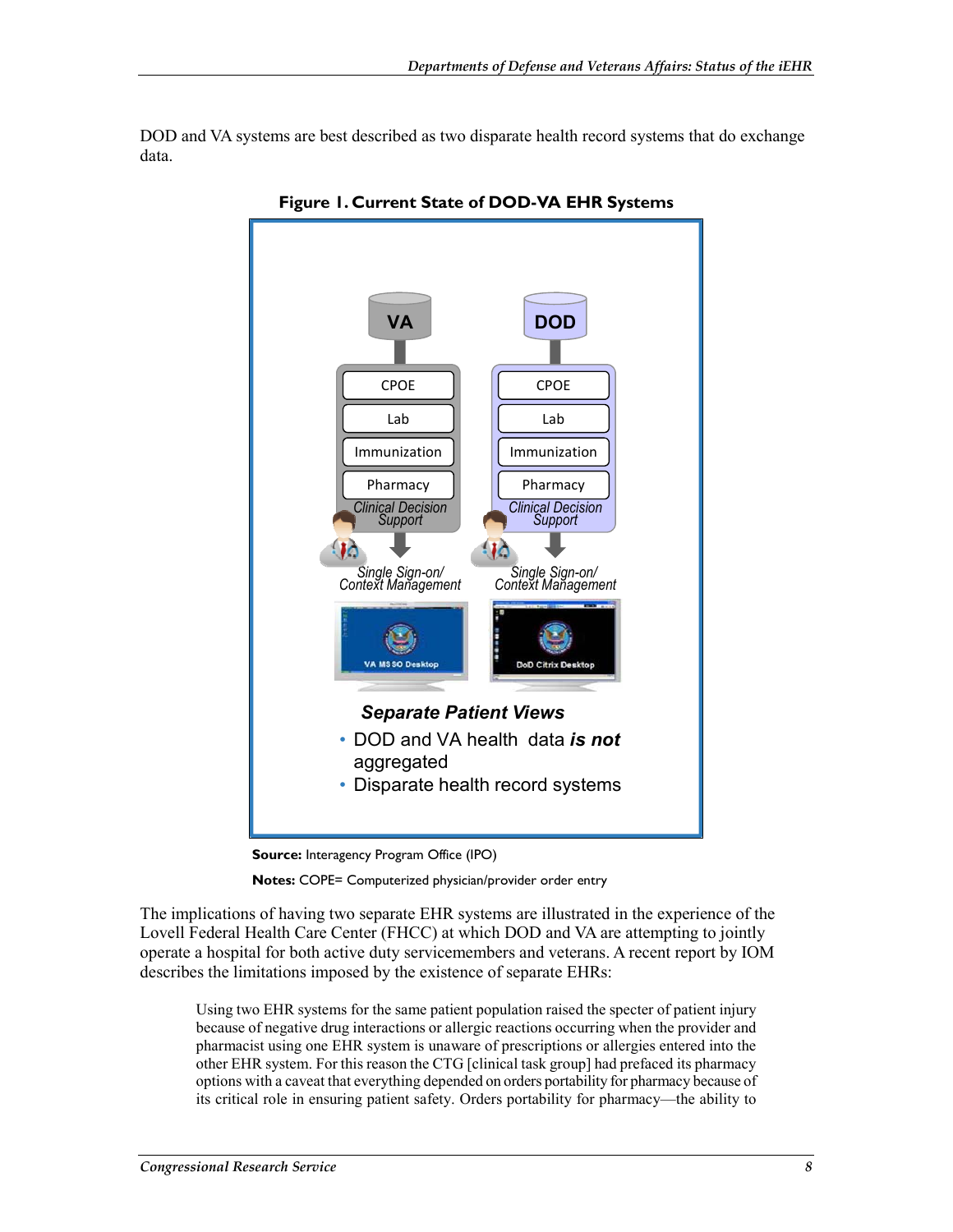enter a prescription into either the DOD EHR system or the VA EHR system and have it appear in the other system simultaneously so that potential drug interactions and allergies could be recognized was one of the basic IM/IT [information management/information technology] requirements that was supposed to be operational by October 1, 2010. As it became clear this would not be achieved and would pose an unacceptable threat to patient safety, an interim workaround solution had to be developed.<sup>33</sup>

### **Congressional Mandates**

Congressional committees with oversight over veterans matters have devoted attention to health information sharing between the DOD and VA, particularly the need to share health information to support the transition from active duty to veterans status. Over the past several years the committees have held numerous oversight hearings to identify the challenges facing both Departments in achieving greater health information sharing (see **Appendix B**).<sup>34</sup>

In 2008, DOD and VA were charged by law to jointly develop and implement electronic health record systems or capabilities to allow for full interoperability of personal health care information and to accelerate the exchange of health care information in order to support the delivery of health care by both Departments.<sup>35</sup> To this end, the law also established an interagency program office (IPO) to act as a single point of accountability in the rapid development and implementation of the electronic health record systems or capabilities, mandating full interoperability of personal health care information and accelerating the exchange of health care information between the Departments.<sup>36</sup> The law specified that the IPO would be led by a Director appointed by the Secretary of Defense with the concurrence of the Secretary of Veterans Affairs. The IPO's Deputy Director would be appointed by the Secretary of Veterans Affairs with the concurrence of the Secretary of Defense. In addition to the direction, supervision, and control of the IPO provided by the Secretary of Defense and the Secretary of Veterans Affairs, the law specified that the IPO would receive guidance from the Department of Veterans Affairs-Department of Defense Joint Executive.<sup>37</sup>

The law further specified that the function of the Office would be to implement, by not later than September 30, 2009, electronic health record systems or capabilities that allow for full interoperability of personal health care information between DOD and VA. These health records would also comply with applicable interoperability standards, implementation specifications, and certification criteria (including for the reporting of quality measures) of the federal government.<sup>38</sup>

A later law specified that the Director of the IPO is required, in consultation with industry and appropriate federal agencies, to develop, or adopt from industry, information technology

<sup>33</sup> Institute of Medicine (IOM), *Evaluation of the Lovell Federal Health Care Center Merger: Findings, Conclusions, and Recommendations*, Washington, DC, 2012, p.76-77.

<sup>&</sup>lt;sup>34</sup> Ronald W. Gimbel and Conrad A. Clyburn, "Toward a DOD/VA Longitudinal Health Record: Politics and the Policy Landscape," *Military Medicine*, vol. 174, no. 5 (May 2009), pp. 4-5.

 $35$  Subsection 1635(a) of the National Defense Authorization Act for Fiscal Year 2008 (P.L. 110-181) enacted January 28, 2008.

<sup>36</sup> Subsection 1635(b) of P.L. 110-181.

<sup>37</sup> Subsection 1635(c) of P.L. 110-181.

<sup>38</sup> Subsection 1635(d) of P.L. 110-181.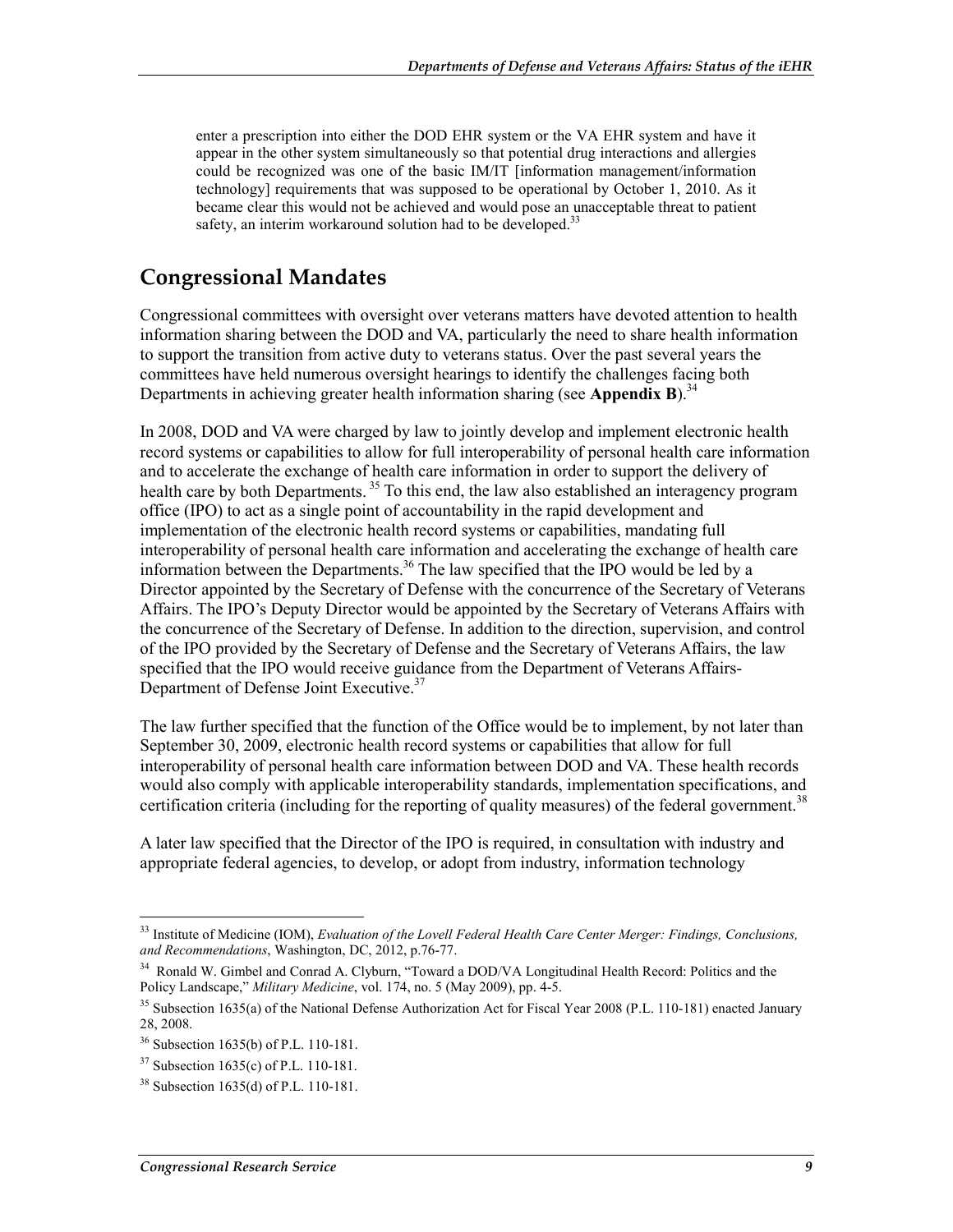infrastructure guidelines and standards to enable the Departments to effectively select and utilize information technologies to meet the interoperability requirements.<sup>39</sup>

#### **GAO Reports**

GAO has issued a series of reports on the Departments' efforts to develop fully interoperable electronic health record systems or capabilities as required by the FY2008 National Defense Authorization Act (P.L. 110-181). Findings from GAO studies of this issue may be broadly summarized as follows: 1) VA and DOD face significant challenges in achieving long-term data sharing capability; 2) while the two Departments have developed a strategy at the higher levels, both Departments lack objective, quantifiable, and measurable goals to assess their success in achieving full electronic health record interoperability;<sup>40</sup> and 3) VA and DOD lack mechanisms for identifying and implementing efficient and effective information technology solutions to jointly address both Departments' common health care system needs as a result of barriers in three key IT management areas—strategic planning, enterprise architecture, and investment management. With respect to these three areas, GAO has drawn the following conclusions:<sup>41</sup>

- **Strategic planning:** The two Departments have been unable to articulate explicit plans, goals, and time frames for jointly addressing the health IT requirements common to both Departments' electronic health record systems.
- **Enterprise architecture**: Although VA and DOD have taken steps toward developing and maintaining artifacts related to a joint health architecture (i.e., a description of business processes and supporting technologies), the architecture is not sufficiently mature to guide the Departments' joint health IT modernization efforts. For example, the Departments have not defined how they intended to transition from their current architecture to a planned future state.
- **Investment management**: VA and DOD have not established a joint process for selecting IT investments based on criteria that consider cost, benefit, schedule, and risk elements, which would help to ensure that a chosen solution both meets the Departments' common health IT needs and provides better value and benefits to the government as a whole.

**Appendix C** provides summaries of GAO studies and testimony on DOD and VA electronic health information sharing, from 2001 to its most recent report in November 2012.

<sup>39</sup> Subsection 252 of P.L. 110-417.

<sup>40</sup> U.S. Government Accountability Office, *Electronic Health Records: DOD's and VA's Sharing of Information Could Benefit from Improved Management*, GAO-09-268, February 2009.

<sup>41</sup> U.S. Government Accountability Office, *Electronic Health Records: DOD and VA Should Remove Barriers and Improve Efforts to Meet Their Common System Needs*, GAO-11-265, February 2011.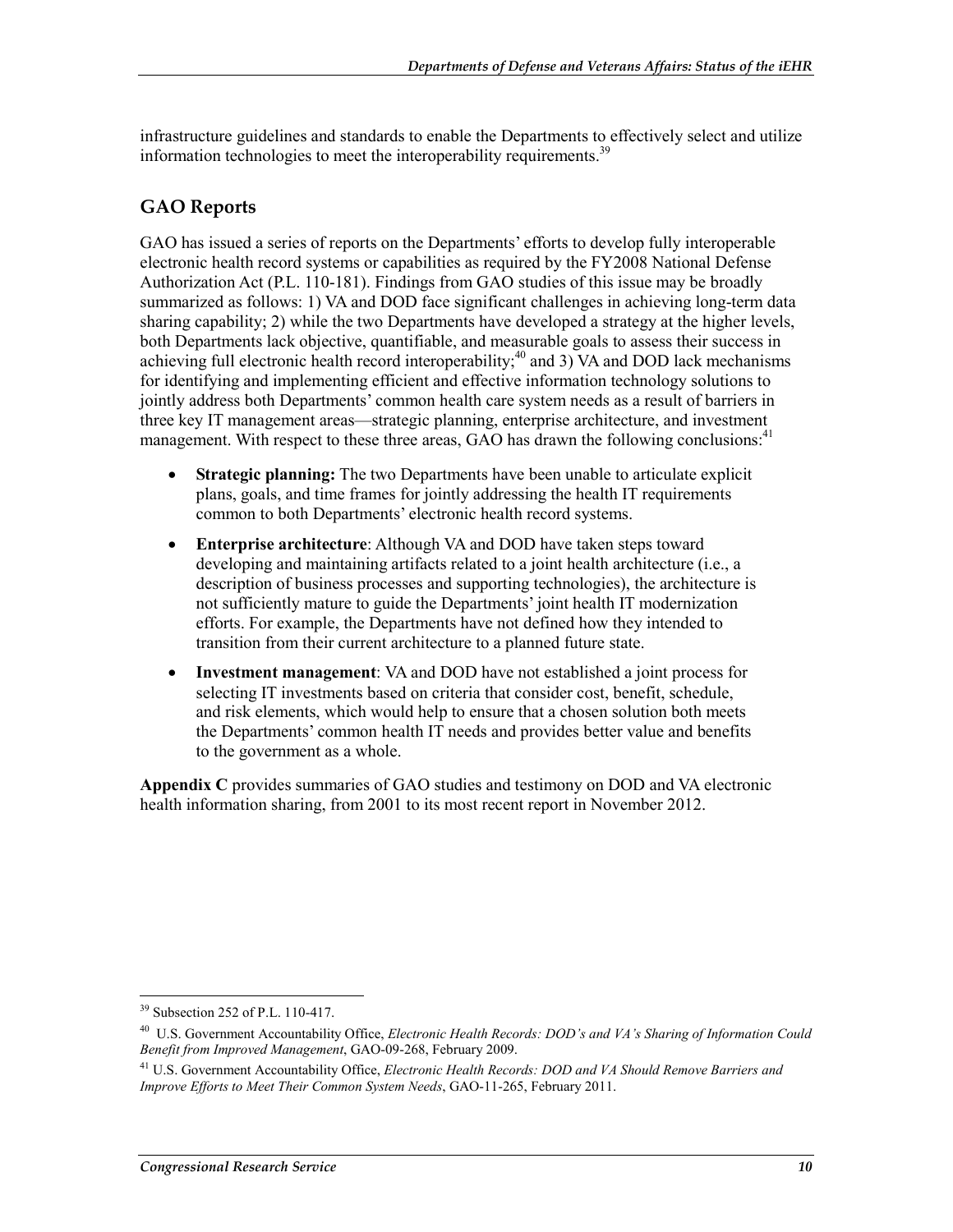## **Current Status**

### **Interagency Program Office (IPO)**

The IPO was officially formed by the DOD and the VA on April 17, 2008, and staffed by temporary personnel provided by both Departments. On December 30, 2008, a Delegation of Authority Memorandum was signed by the Deputy Secretary of Defense, assigning the IPO to the Under Secretary of Defense for Personnel and Readiness [USD(P&R)]. The memorandum directed USD(P&R) to appoint a permanent IPO Director with concurrence of the VA Secretary. This memorandum allowed the DOD to begin the process of recruiting and hiring IPO leadership and staff.

In January 2009, the IPO completed its charter articulating, among other things, its mission and functions with respect to attaining interoperable electronic health data. The charter was signed by the Deputy Secretaries on September 24, 2009.<sup>42</sup> The charter further identified the office's responsibilities in carrying out its mission, in areas such as oversight and management, stakeholder communication, and decision-making. On October 27, 2011, the two Departments signed a revised IPO Charter that stated that the IPO serves as the single point of accountability for the Departments in the development and implementation of the integrated Electronic Health Record ( $i$ EHR).<sup>43,44</sup>

### **Initial Interoperability Goals**

The Interagency Clinical Informatics Board (ICIB), made up of senior clinical leaders from both DOD and VA, issued an Information Interoperability Plan (IIP) in September 2008.<sup>45</sup> This document defined "interoperability" as "the ability of users to equally interpret (understand) unstructured or structured information which is shared (exchanged) between them in electronic form." Based on this definition, DOD and VA adopted six interoperability initiatives to be completed by September 2009 in order to satisfy the interoperability requirements:

- 1. Expand Essentris<sup>46</sup> implementation in DOD.
- 2. Demonstrate the operation of the Partnership Gateways<sup> $47$ </sup> in support of joint DOD/VA health information sharing.
- 3. Enhance sharing of the social history data captured by DOD with VA.

 $42$  Joint Executive Council, Annual Report 2009, page 3 available at http://prhome.defense.gov/docs/ 2009%20VA%20DoD%20Joint%20Executive%20Council%20Annual%20Report%20and%20Joint%20Strategic%20P lan.pdf ((accessed February 20, 2013).

<sup>43</sup> U.S. Government Accountability Office, *VA and DOD Health Care: Department-Level Actions Needed to Assess Collaboration Performance, Address Barriers, and Identify Opportunities*, GAO-12-992, September 2012, p. 16.

<sup>&</sup>lt;sup>44</sup> The current charter is available at http://www.tricare.mil/tma/ipo/documents/IPO.pdf (accessed February 20, 2013).

<sup>45</sup> DOD/VA Information Interoperability Plan, September 2008, page 71. http://tricare.mil/tma/ congressionalinformation/downloads/IIPSept15.pdf

<sup>46</sup> Essentris® is a commercial off-the-shelf inpatient records system from CliniComp, Intl. and procured by DOD in 2009.

<sup>&</sup>lt;sup>47</sup> Based on the results of a network capability analysis measuring inbound and outbound bandwidth, DOD/VA secure Internet gateways to support expanded bandwidth requirements.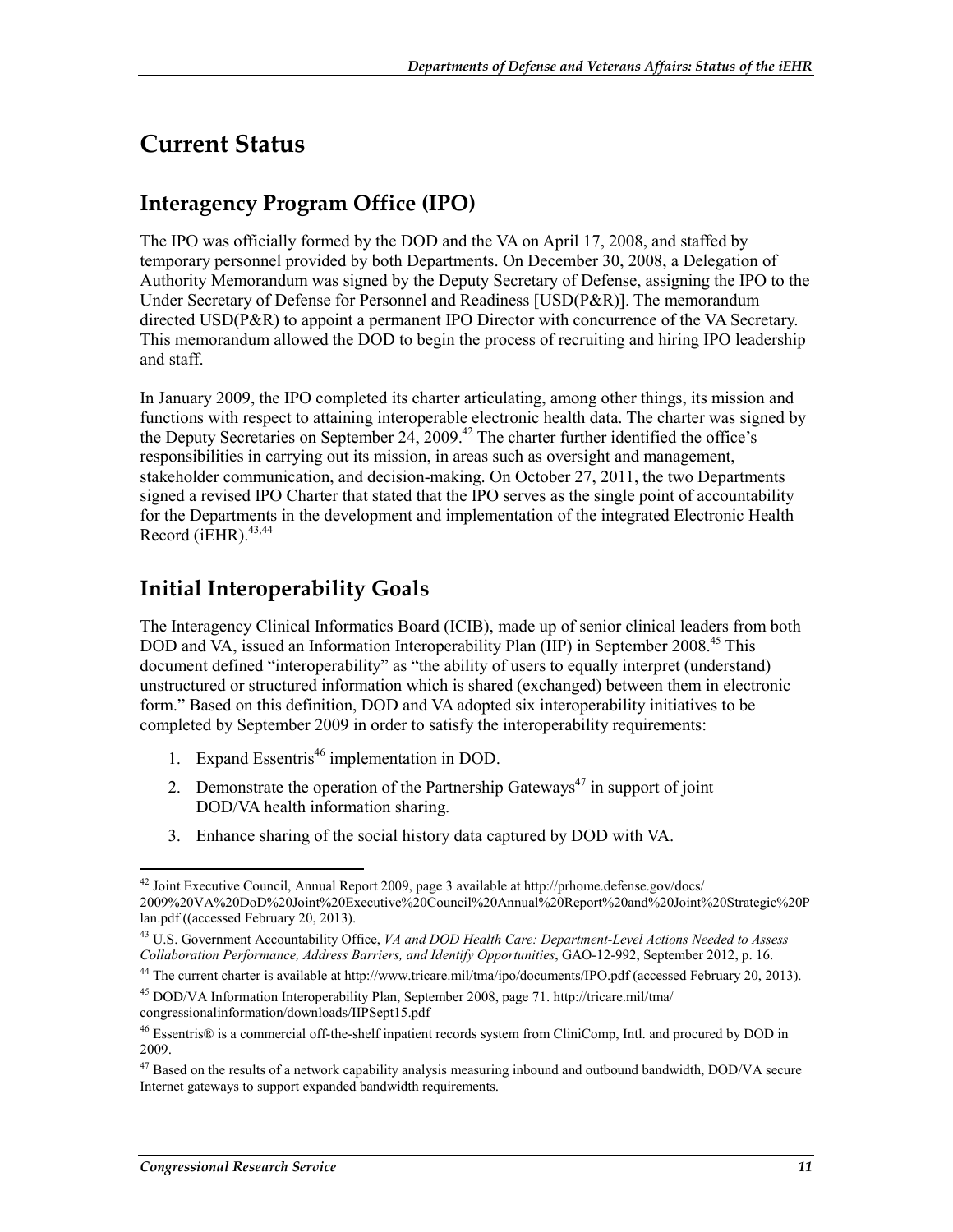- 4. Demonstrate an initial capability for DOD to scan medical documents into the DOD EHR and forward those documents electronically to VA.
- 5. Provide all servicemembers' health assessment data stored in the DOD EHR to the VA in such a fashion that questions are associated with the responses.
- 6. Provide initial capability to share electronic access to separation physical exam information captured in the DOD EHR with the VA.

As a result of meeting these six objectives, DOD and VA reported to Congress that they had satisfied the September 30, 2009 requirement for "full" interoperability.<sup>48</sup>

### **DOD-VA iEHR**

Although the two Departments reported to Congress that the statutory interoperability goal was met, they nevertheless continued to work on integrating the DOD and VA EHR systems on their own initiative. The Secretaries of VA and Defense committed their respective Departments to jointly develop and implement the next generation of EHR capabilities with integrated objectives towards implementing a common integrated EHR (iEHR). On March 17, 2011, the Secretary of Veterans Affairs and the Secretary of Defense reached an agreement to work cooperatively on the development of a common electronic health record and to sunset corresponding legacy systems and transition to a new iEHR by 2017. An agreement was signed in July 2011 to move forward on this initiative.<sup>49</sup> The Secretaries of DOD and VA validated the goals and objectives of the iEHR, and established that the iEHR would:

- Promote transparency;
- Enable the commitments for common business processes (such as billing);
- Capitalize on opportunities for influencing a mutual course for both Departments' EHR modernization;
- Maximize interoperability;
- Manage efficiency of cost and scale;
- Accelerate the delivery of health services;
- Improve the quality of delivered services through reliability, maintainability, completeness, and accuracy of data captured;
- Improve interoperability and data sharing of medical history between Departments;
- Support electronic medical data capture and exchange between the private U.S. health care system and the federal, state, and local government;

<sup>48</sup> DOD/VA Interagency Program Office Report to Congress 2009, page 29, http://www.tricare.mil/tma/ congressionalinformation/downloads/2010310/Annual%20RTC%20-

<sup>%20</sup>Fully%20Interoperable%20Electronic%20Personal%20Health%20Information%20for%20DoD%20and%20VA.p df (accessed February 20, 2013).

<sup>&</sup>lt;sup>49</sup> Department of Defense, Background on DOD and VA Chicago Announcement on Virtual Lifetime Electronic Record (VLER) and Integrated Electronic Health Record (iEHR), Fact Sheet, 2012, http://www.defense.gov/news/ EHRDoDVAFactSheet.pdf (accessed February 20, 2013).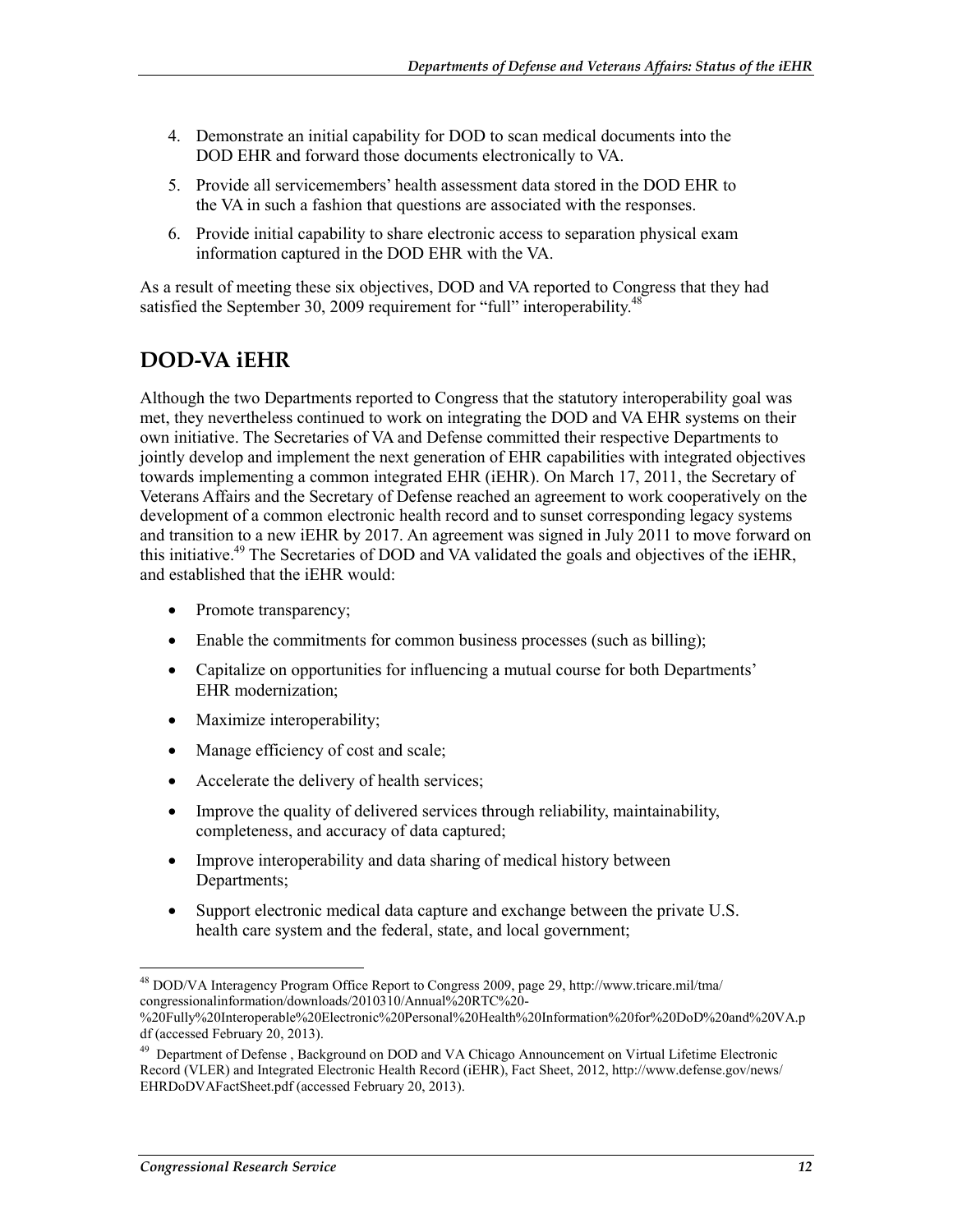- Provide a quality, satisfactory patient experience; and
- Reduce overall cost of health IT investments. $50$

Under this iEHR initiative, the IPO would have developed EHR capabilities in six increments over a period of five years beginning in  $2012$ <sup>51</sup>

### **February 2013 Announcement**

On February 5, 2013, Secretaries Shinseki and Panetta announced that the two Departments plan to improve data interoperability before the end of 2013, by standardizing health care data, accelerating the exchange of real-time data between VA and DOD, allowing VA and DOD patients to download their medical records, and a single EHR display system for DOD and VA providers. Secretary Panetta stated that "Rather than building a single integrated system from scratch, we will focus our immediate efforts on integrating VA and DOD health data as quickly as possible, by focusing on interoperability and using existing solutions." 52 On February 8, 2013, DOD issued a request for information to replace its existing EHR systems<sup>53</sup> with a single EHR system for all DOD beneficiaries.<sup>54</sup>

## **Concluding Observations**

Both the DOD and the VA have undertaken a number of initiatives designed to encourage the two Departments to share their health care information electronically in order to serve the medical needs of servicemembers and veterans. On the other hand, moderate progress has been made to design and plan EHR systems around a need to insure compatibility with each other's systems. Nevertheless, it is unclear at this time what the long-term implications of the most recent change in the program strategy will be for creating an EHR that would share medical information not only between DOD and VA, but also with entities outside the two Departments such as private medical providers.

<sup>50</sup> Department of Defense TRICARE Management Activity, *DOD/VA Interagency Program Office Technical Specifications Request for Information (RFI) Questions to Industry*, Solicitation Number: TMA-iEHR-IPO-RFI-07- 2012, July 18, 2012, p. 2.

 $<sup>51</sup>$  In very technical terms, the iEHR program would have used a service oriented architecture (SOA) construct to</sup> acquire the services and infrastructure necessary to provide defined capabilities and ensure successful management, oversight, operations and maintenance of services, applications, infrastructure and their associated technologies. The infrastructure would have included an Enterprise Service Bus (ESB) with an integrated federated data repository that could have performed reach back to legacy repositories. SOA services to be developed would have included common services and adapters that access open or proprietary Application Program Interfaces (APIs) for clinical ancillary automated information system (AISs), allowing for a true plug and play infrastructure.

 $52$  U.S. Department of Defense Office of the Assistant Secretary of Defense (Public Affairs) News Transcript, Remarks by Secretary Panetta and Secretary Shinseki from the Department of Veterans Affairs February 5, 2013 http://www.defense.gov/transcripts/transcript.aspx?transcriptid=5187(accessed February 20, 2013).

 $53$  DOD's current EHR systems include the Armed Forces Health Longitudinal Technology Application (AHLTA), Composite Health Care System (CHCS), and Inpatient System Essentris®.

<sup>&</sup>lt;sup>54</sup> Department of Defense TRICARE Management Activity, Medical Electronic DOD Integrated Core System (MEDICS), *Request for Information (RFI), Solicitation Number: HT0012-RFI-0008,* February 8, 2013.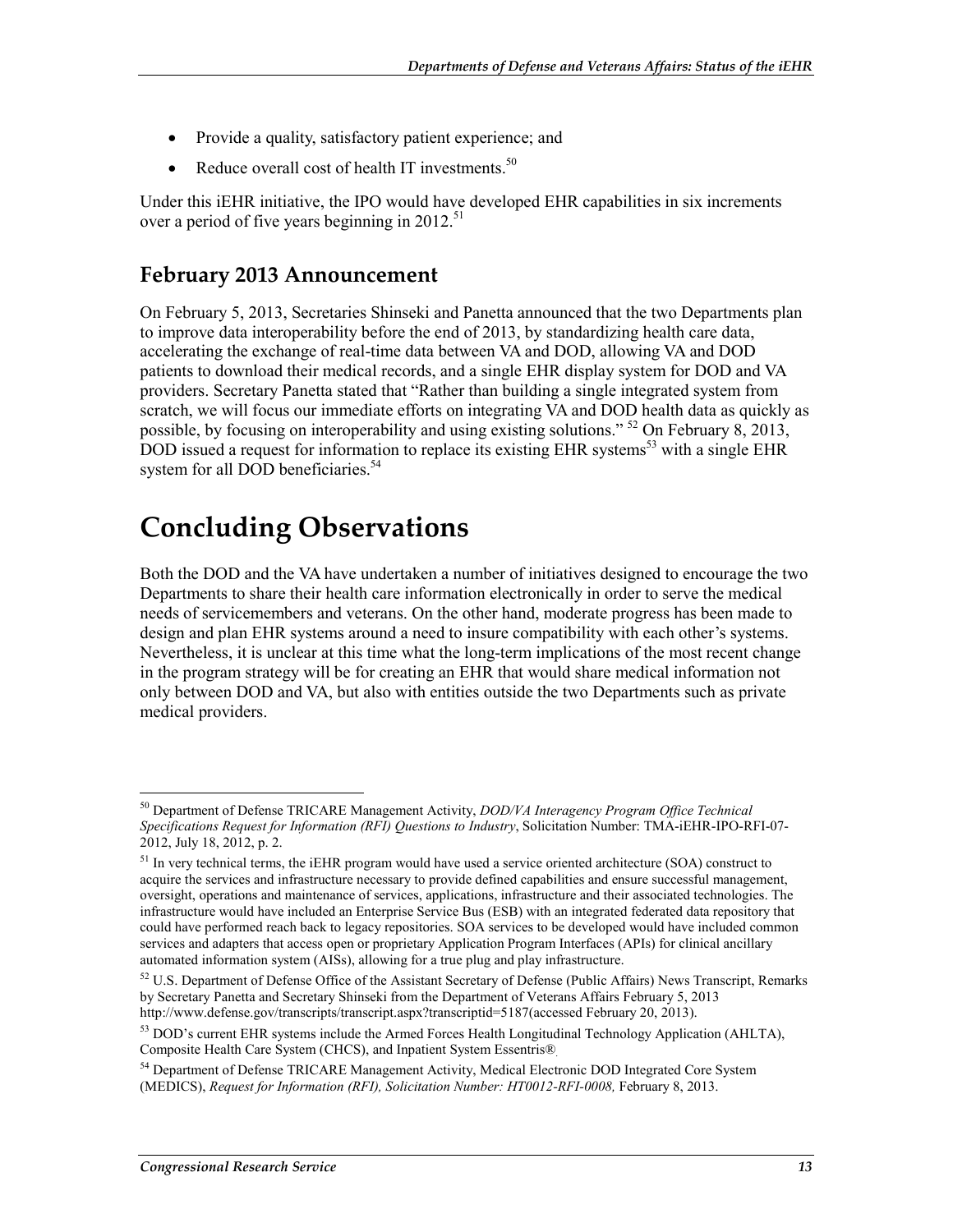## **Appendix A. Acronyms**

 $\overline{a}$ 

| <b>BHIE</b> | Bidirectional Health Information Exchange                  |
|-------------|------------------------------------------------------------|
| <b>CHDR</b> | Clinical Data Repository/Health Data Repository            |
| <b>CPOE</b> | Computerized Physician/Provider Order Entry                |
| <b>DMDC</b> | Defense Medical Data Center                                |
| <b>DOD</b>  | Department of Defense                                      |
| <b>EHR</b>  | Electronic Health Record                                   |
| <b>FHCC</b> | <b>Federal Health Care Center</b>                          |
| <b>FHIE</b> | Federal Health Information Exchange                        |
| <b>GAO</b>  | Government Accountability Office                           |
| <b>GCPR</b> | Government Computer-Based Patient Record                   |
| <b>HIT</b>  | Health Information Technology                              |
| <b>ICIB</b> | Interagency Clinical Informatics Board                     |
| <b>iEHR</b> | Integrated Electronic Health Record                        |
| <b>IIP</b>  | Information Interoperability Plan                          |
| <b>IOM</b>  | Institute of Medicine                                      |
| <b>IPO</b>  | Interagency Program Office                                 |
| IT          | Information Technology                                     |
| LDSI        | Laboratory Data Sharing Interoperability (LDSI) initiative |
| VA          | Department of Veterans Affairs                             |
|             |                                                            |

#### **Table A-1. List of Acronyms**

**Source:** Table prepared by CRS.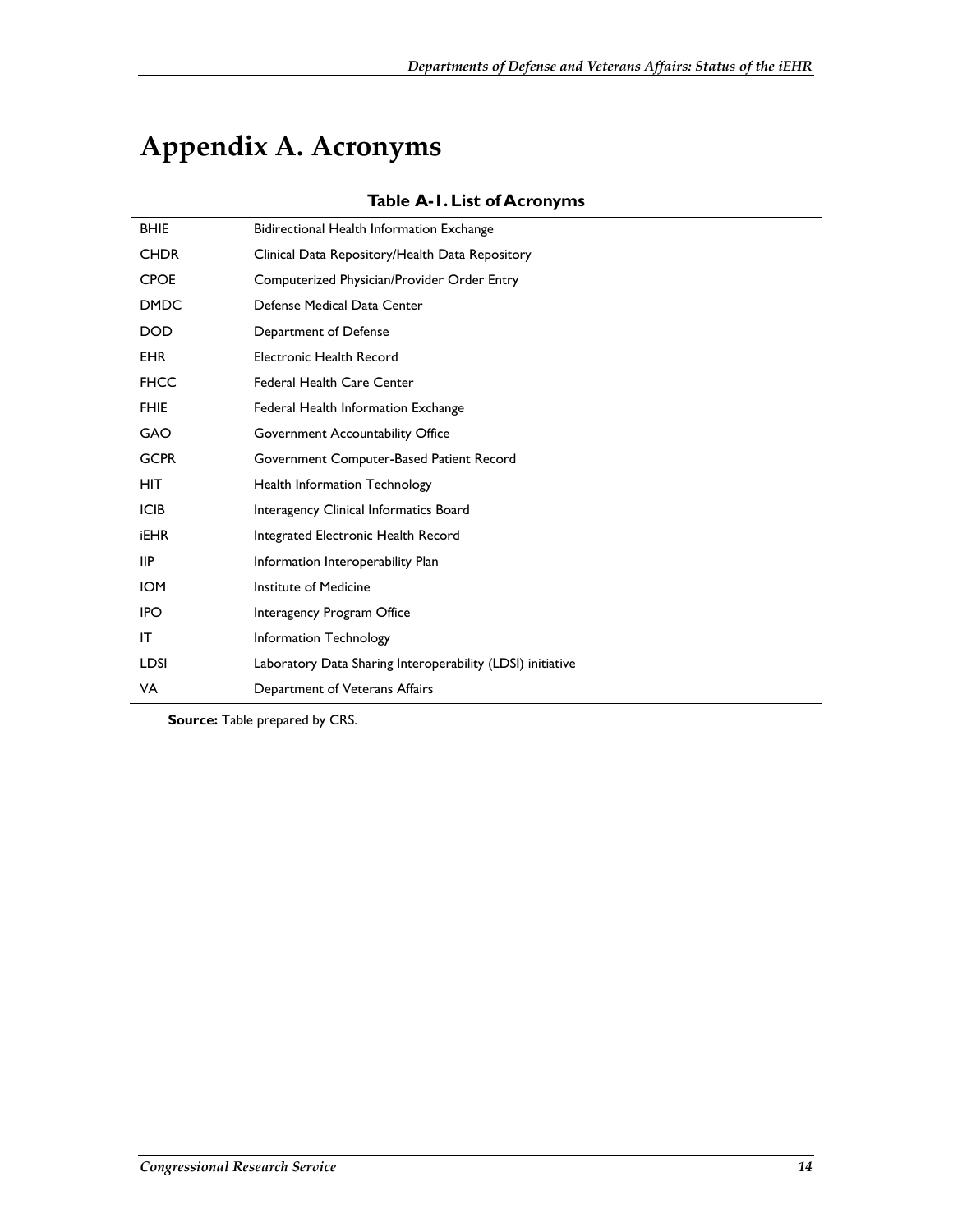## **Appendix B. Selected Congressional Hearings, 2000-2011**

- U.S. Congress, House Committee on Veterans' Affairs, Subcommittee on Health, *VA/DOD Health Care Sharing*, 106<sup>th</sup> Cong., 2<sup>nd</sup> sess., May 17, 2000 (Washington: GPO, 2000).
- U.S. Congress, House Committee on Veterans' Affairs, *Handoff or Fumble? Are DOD and VA Providing Seamless Health Care Coverage To Transitioning Veterans?*,  $108<sup>th</sup>$  Cong.,  $1<sup>st</sup>$  sess., October 16, 2003 (Washington: GPO, 2004).
- U.S. Congress, House Committee on Veterans' Affairs, Subcommittee on Oversight and Investigations, *VA-DOD Shared Medical Records—20 Years and Waiting*, 108<sup>th</sup> Cong., 1<sup>st</sup> sess., November 19, 2003 (Washington: GPO, 2005).
- U.S. Congress, House Committee on Veterans' Affairs, Subcommittee on Oversight and Investigations, *Department Of Veterans Affairs Role In The Future of Electronic Health Records*,  $108<sup>th</sup>$  Cong.,  $2<sup>nd</sup>$  sess., May 19, 2004 (Washington: GPO, 2005).
- U.S. Congress, Senate Committee on Veterans' Affairs, *DOD/VA Collaboration*  And Cooperation to Meet the Needs of Returning Servicemembers, 110<sup>th</sup> Cong.,  $1<sup>st</sup>$  sess., January 23, 2007 (Washington: GPO, 2007).
- U.S. Congress, Senate Committee on Veterans' Affairs, *DOD/VA Collaboration And Cooperation To Meet The Health Care Needs Of Returning Servicemembers*,  $110^{th}$  Cong.,  $1^{st}$  sess., March 27, 2007 (Washington: GPO, 2007).
- U.S. Congress, House Committee on Veterans' Affairs, Subcommittee on Oversight and Investigations, *Sharing of Electronic Medical Records Between the*  U.S. Department of Defense and the U.S. Department of Veterans Affairs, 110<sup>th</sup> Cong.,  $1<sup>st</sup>$  sess., May 8, 2007 (Washington: GPO, 2008).
- U.S. Congress, Senate Committee on Veterans' Affairs, *Oversight Hearing: Update on VA and DOD Cooperation and Collaboration*, 110<sup>th</sup> Cong., 2<sup>nd</sup> sess., April 23, 2008 (Washington: GPO, 2009).
- U.S. Congress, Senate Committee on Veterans' Affairs, *Hearing on Sharing of VA/DOD Electronic Health Information*, 110<sup>th</sup> Cong., 2<sup>nd</sup> sess., September 24, 2008 (Washington: GPO, 2009).
- U.S. Congress, House Committee on Veterans' Affairs, Subcommittee on Oversight and Investigations, *Examining the Progress of Electronic Health Record Interoperability Between the U.S. Department Of Veterans Affairs and U.S. Department Of Defense*,  $111<sup>th</sup>$  Cong.,  $1<sup>sf</sup>$  sess., July 14, 2009 (Washington: GPO, 2010).
- U.S. Congress, Senate Committee on Veterans' Affairs, *Review of the VA and DOD Integrated Disability Evaluation System*, 111<sup>th</sup> Cong., 2<sup>nd</sup> sess., November 18, 2010 (Washington: GPO, 2011).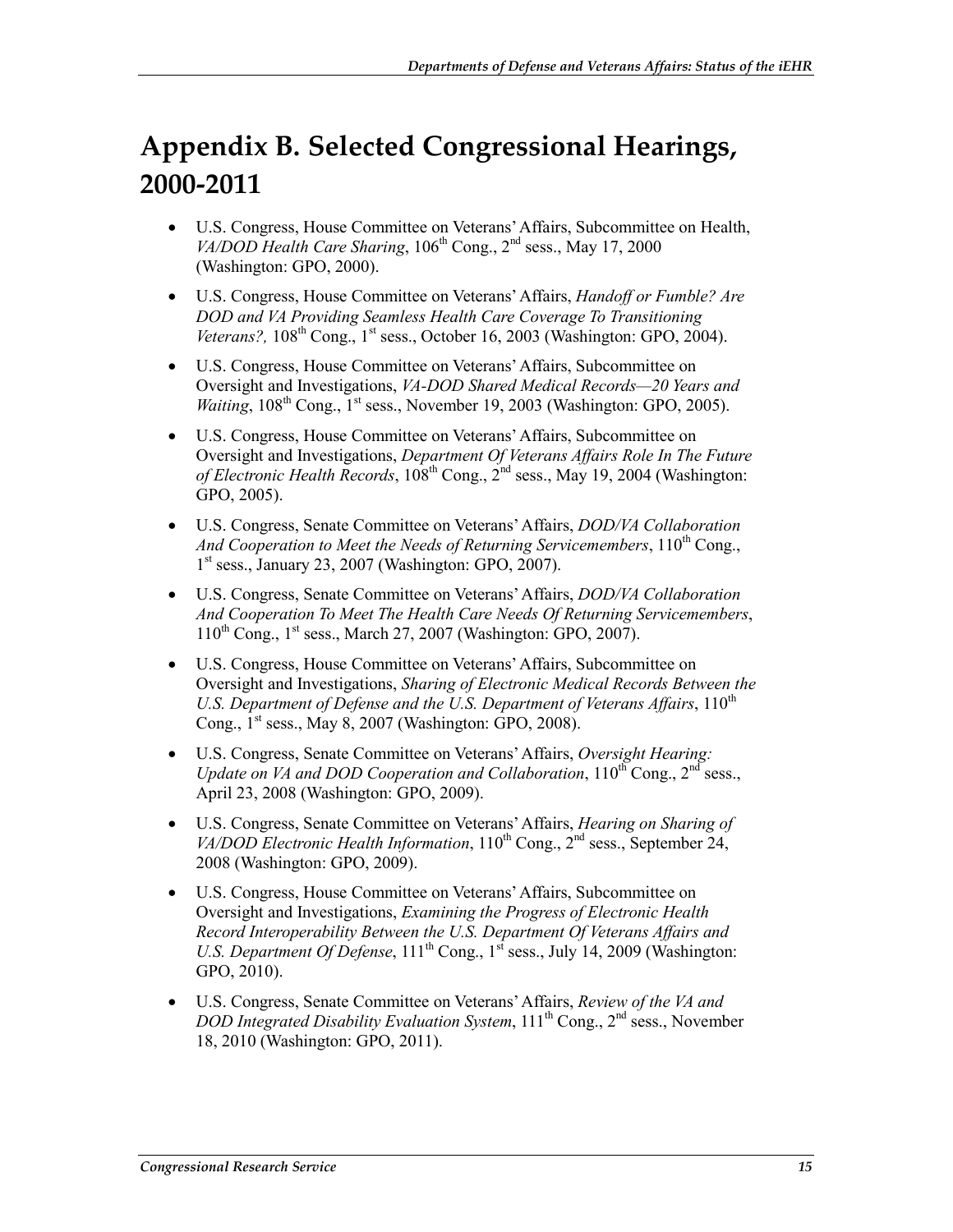• U.S. Congress, Senate Committee on Veterans' Affairs, *Seamless Transition: Improving VA/DOD Collaboration*, 112<sup>th</sup> Cong., 1<sup>st</sup> sess., May 18, 2011 (Washington: GPO, 2011).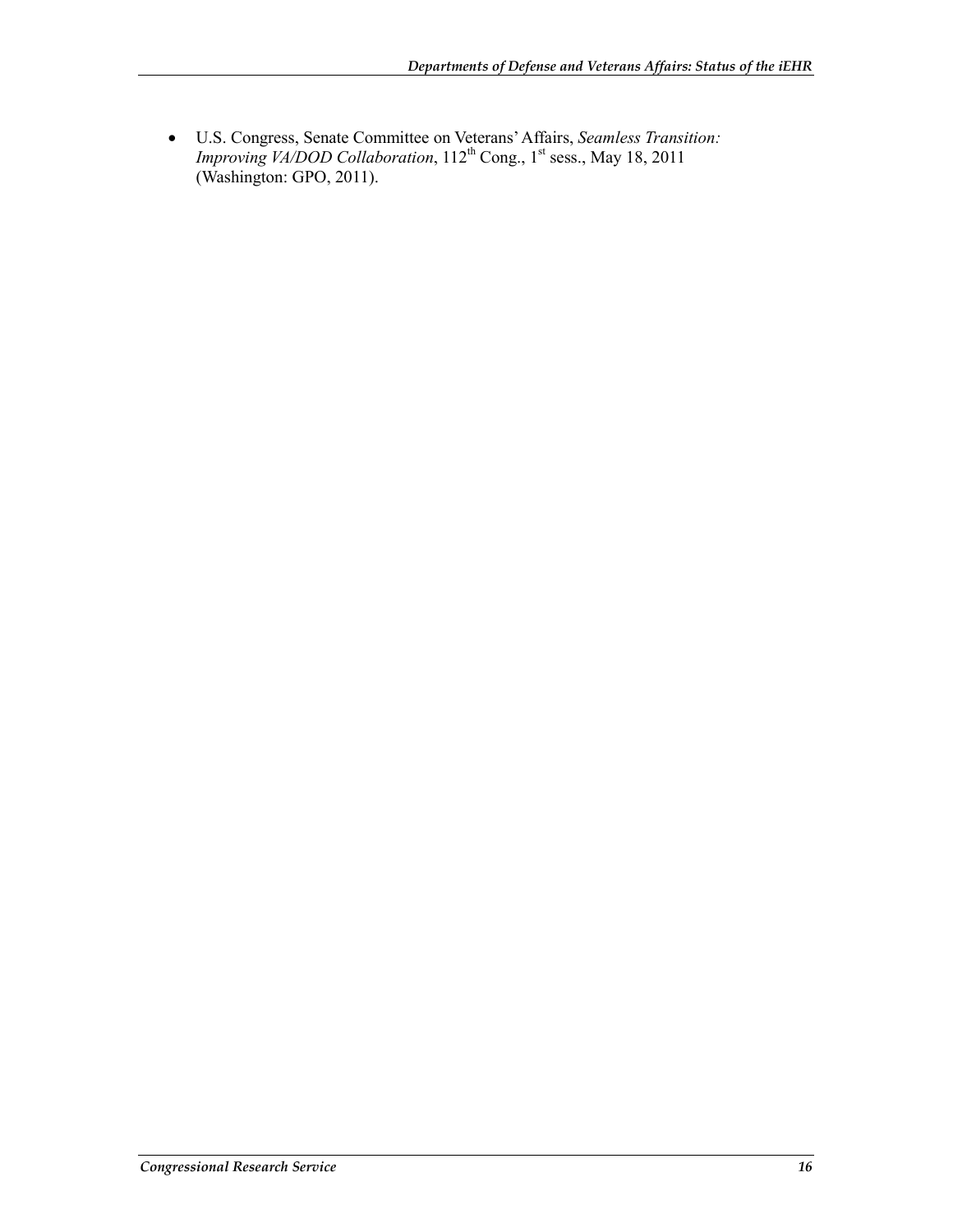## **Appendix C. GAO Reports/Testimony on VA and DOD Sharing of Patient Health Information**

| Table C-1. GAO Reports/Testimony on VA and DOD Sharing of Patient |
|-------------------------------------------------------------------|
| <b>Health Information</b>                                         |

| <b>Date/Report or Testimony</b> | <b>Summary of Findingsa</b>                                                                                                                                                                                                                                                                                                                                                                                                                                                                                                                                                                                                                                                                                                                                                                                                                                                                                                                                                                                                                                                                                                                                                                                       |
|---------------------------------|-------------------------------------------------------------------------------------------------------------------------------------------------------------------------------------------------------------------------------------------------------------------------------------------------------------------------------------------------------------------------------------------------------------------------------------------------------------------------------------------------------------------------------------------------------------------------------------------------------------------------------------------------------------------------------------------------------------------------------------------------------------------------------------------------------------------------------------------------------------------------------------------------------------------------------------------------------------------------------------------------------------------------------------------------------------------------------------------------------------------------------------------------------------------------------------------------------------------|
| September 2012, GAO-12-992      | Among other things, VA and DOD face a number of significant barriers that<br>hinder their collaboration efforts. At collaboration sites, the departments' IT<br>barriers hinder ongoing efforts in many ways. For example, the North Chicago<br>Federal Health Care Center joint venture hired five full-time pharmacists<br>specifically to conduct manual checks of patient records to reconcile allergy<br>information and identify possible interactions between drugs prescribed by<br>providers in both VA and DOD systems. Similarly, Biloxi joint venture officials<br>reported having to rely on inefficient and time-consuming approaches to share<br>information, including manually copying or transferring medical information<br>such as diagnostic images between VA's and DOD's IT systems, or faxing<br>information to their collaboration partner, where it must be entered into the<br>partner's IT system.                                                                                                                                                                                                                                                                                    |
| February 2, 2011, GAO-11-265    | DOD and VA have not articulated explicit plans, goals, and time frames for<br>jointly addressing the health IT requirements common to both Departments'<br>electronic health record systems, and the Departments' joint strategic plan<br>does not discuss how or when DOD and VA propose to identify and develop<br>joint solutions to address their common health IT needs. In addition, although<br>DOD and VA have taken steps toward developing and maintaining artifacts<br>related to a joint health architecture (i.e., a description of business processes<br>and supporting technologies), the architecture is not sufficiently mature to<br>guide the Departments' joint health IT modernization efforts. For example,<br>the Departments have not defined how they intend to transition from their<br>current architecture to a planned future state. Furthermore, DOD and VA<br>have not established a joint process for selecting IT investments based on<br>criteria that consider cost, benefit, schedule, and risk elements, which limits<br>their ability to pursue joint health IT solutions that both meet their needs and<br>provide better value and benefits to the government as a whole. |
| January 28, 2010, GAO-10-332    | DOD and VA previously established six objectives that they identified as<br>necessary for achieving full interoperability; they have now met the remaining<br>three interoperability objectives that GAO previously reported as being<br>partially achieved-expand questionnaires and self-assessment tools, expand<br>DOD's inpatient medical records system, and demonstrate initial document<br>scanning. As a result of meeting the six objectives, the Departments' officials,<br>including the co-chairs of the group responsible for representing the clinician<br>user community, believe they have satisfied the September 30, 2009,<br>requirement for full interoperability. Nevertheless, DOD and VA are planning<br>additional actions to further increase their interoperable capabilities and<br>address clinicians' evolving needs for interoperable electronic health records.                                                                                                                                                                                                                                                                                                                   |
|                                 | The interagency program office is not yet positioned to function as a single<br>point of accountability for the implementation of interoperable electronic<br>health record systems or capabilities. The Departments have made progress in<br>setting up their interagency program office by hiring additional staff, including a<br>permanent director.                                                                                                                                                                                                                                                                                                                                                                                                                                                                                                                                                                                                                                                                                                                                                                                                                                                          |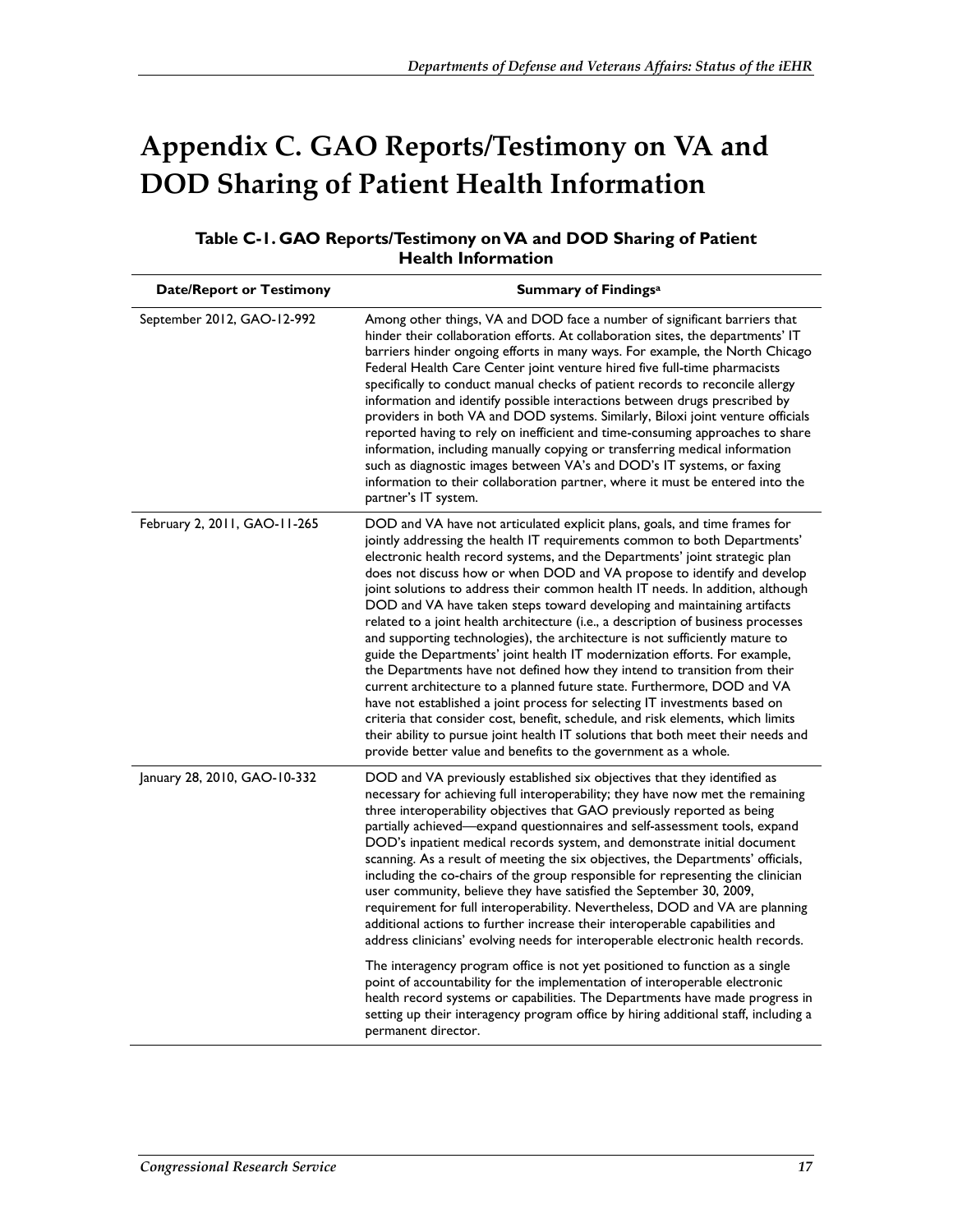| <b>Date/Report or Testimony</b> | <b>Summary of Findingsa</b>                                                                                                                                                                                                                                                                                                                                                                                                                                                                                                                                                                                                                                                                                                                                                                                                                                                                                                                                                                                                                                                                                                                                                                                                                                                                                                                                                                                                                                                                                                                                                                                                                                                                                         |
|---------------------------------|---------------------------------------------------------------------------------------------------------------------------------------------------------------------------------------------------------------------------------------------------------------------------------------------------------------------------------------------------------------------------------------------------------------------------------------------------------------------------------------------------------------------------------------------------------------------------------------------------------------------------------------------------------------------------------------------------------------------------------------------------------------------------------------------------------------------------------------------------------------------------------------------------------------------------------------------------------------------------------------------------------------------------------------------------------------------------------------------------------------------------------------------------------------------------------------------------------------------------------------------------------------------------------------------------------------------------------------------------------------------------------------------------------------------------------------------------------------------------------------------------------------------------------------------------------------------------------------------------------------------------------------------------------------------------------------------------------------------|
| July 28, 2009, GAO-09-775       | DOD and VA have continued to increase electronic health information<br>interoperability. In particular, the Departments have taken steps to meet their<br>six interoperability objectives by September 30, 2009. However, for two of<br>the six interoperability objectives, the Departments subsequently plan to<br>perform significant additional activities that are necessary to meet clinicians'<br>needs. Further, the Departments' lack of progress in establishing fundamental<br>IT management capabilities that are specific responsibilities of the interagency<br>program office contributes to uncertainty about the extent to which the<br>Departments will progress toward achievement of full interoperability by the<br>deadline. While the Departments have generally made progress toward<br>making the program office operational, the office has not yet completed a<br>project plan or a detailed integrated master schedule. Without these<br>important tools, the office is limited in its ability to effectively manage and<br>provide meaningful progress reporting on the delivery of interoperable<br>capabilities that are intended to improve the quality of health care provided to<br>our nation's veterans.                                                                                                                                                                                                                                                                                                                                                                                                                                                                        |
| July 14, 2009, GAO-09-895T      | VA and DOD have continued to increase electronic health information<br>interoperability, and have taken steps to meet the six objectives that they<br>identified as necessary to achieve full interoperability by September 30, 2009.<br>However, for two of the six interoperability objectives, the Departments<br>subsequently plan to perform significant additional activities that are necessary<br>to meet clinicians' needs. Further, the Departments' lack of progress in<br>establishing fundamental IT management capabilities that are the specific<br>responsibilities of the interagency program office contributes to uncertainty<br>about the extent to which they will achieve full interoperability by the<br>deadline.                                                                                                                                                                                                                                                                                                                                                                                                                                                                                                                                                                                                                                                                                                                                                                                                                                                                                                                                                                           |
| March 12, 2009, GAO-09-427T     | Through their long-running electronic health information sharing initiatives,<br>VA and DOD have succeeded in increasing their ability to share and use<br>health information. In particular, they are sharing certain clinical information<br>(pharmacy and drug allergy data) in computable form-that is, in a format that<br>a computer can understand and act on. This permits health information<br>systems to provide alerts to clinicians on drug allergies, an important feature<br>that was given priority by the Departments' clinicians. The Departments are<br>now exchanging this type of data on over 27,000 shared patients-an increase<br>of about 9,000 patients between June 2008 and January 2009. Sharing<br>computable data is considered the highest level of interoperability, but other<br>levels also have value. That is, data that are only viewable still provide<br>important information to clinicians, and much of the Departments' shared<br>information is of this type. However, the Departments have more to do: not<br>all electronic health information is yet shared, and although VA's health data<br>are all captured electronically, information is still captured on paper at many<br>DOD medical facilities. Finally, the Departments' efforts face management<br>challenges. Specifically, the effectiveness of the Departments' planning for<br>meeting the deadline for fully interoperable electronic health records is<br>reduced because their plans did not consistently identify results-oriented<br>performance goals (i.e., goals that are objective, quantifiable, and measurable)<br>or measures that would permit progress toward the goals to be assessed. |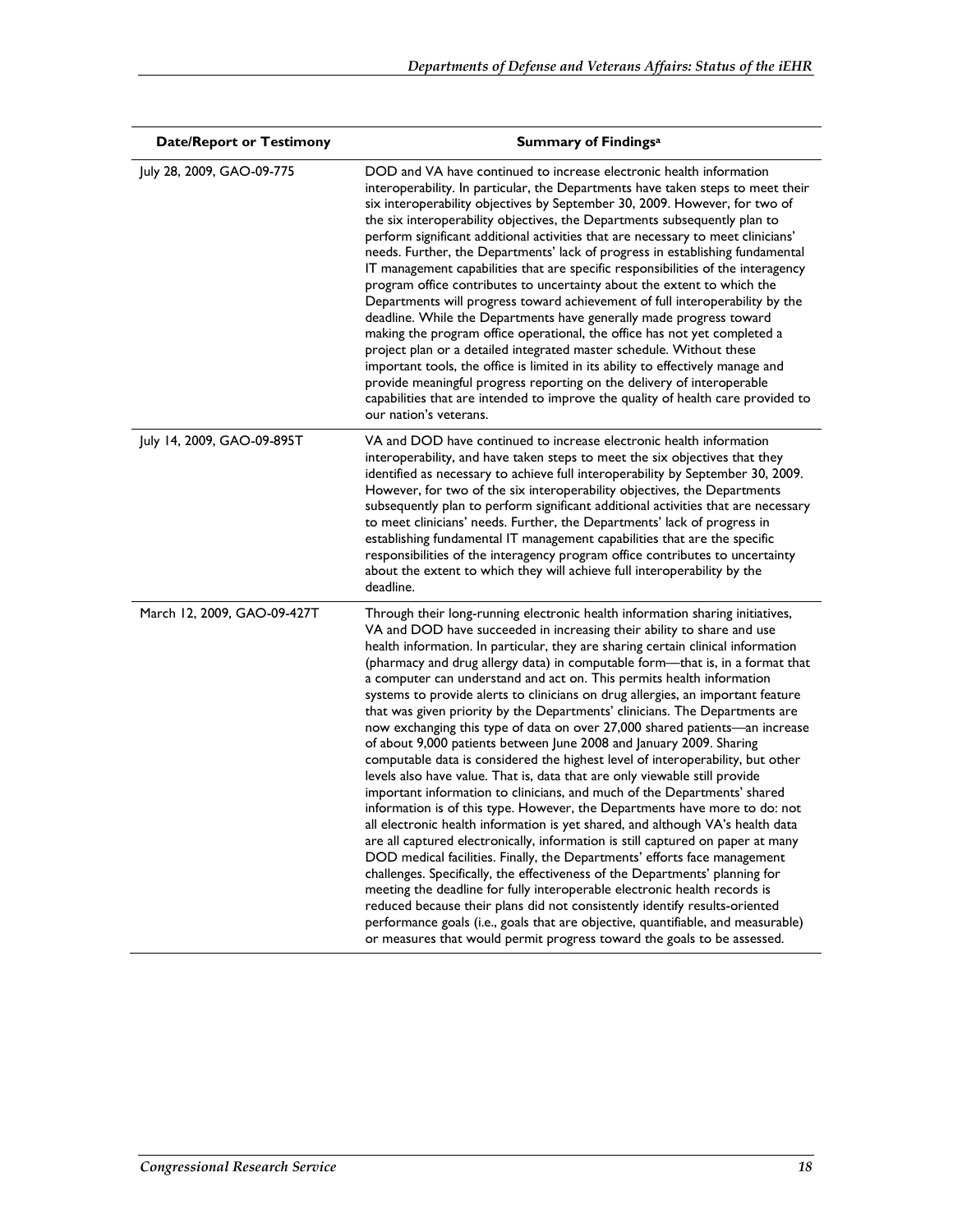| <b>Date/Report or Testimony</b>        | <b>Summary of Findingsa</b>                                                                                                                                                                                                                                                                                                                                                                                                                                                                                                                                                                                                                                                                                                                                                                                                                                                                                                                                                                                                                                                                                                                                                                                                                                                                                                                       |
|----------------------------------------|---------------------------------------------------------------------------------------------------------------------------------------------------------------------------------------------------------------------------------------------------------------------------------------------------------------------------------------------------------------------------------------------------------------------------------------------------------------------------------------------------------------------------------------------------------------------------------------------------------------------------------------------------------------------------------------------------------------------------------------------------------------------------------------------------------------------------------------------------------------------------------------------------------------------------------------------------------------------------------------------------------------------------------------------------------------------------------------------------------------------------------------------------------------------------------------------------------------------------------------------------------------------------------------------------------------------------------------------------|
| January 28, 2009, GAO-09-268           | In the more than 10 years since DOD and VA began collaborating to<br>electronically share health information, the two Departments have increased<br>interoperability. Nevertheless, while the Departments continue to make<br>progress, the manner in which they report progress-by reporting increases<br>in interoperability over time-has limitations. These limitations are rooted in<br>the Departments' plans, which identify interoperable capabilities to be<br>implemented, but lack the results-oriented (i.e., objective, quantifiable, and<br>measurable) goals and associated performance measures that are a necessary<br>basis for effective management. Without establishing results-oriented goals,<br>then reporting progress using measures relative to the established goals, the<br>Departments and their stakeholders do not have the comprehensive picture<br>that they need to effectively manage their progress toward achieving increased<br>interoperability. Further constraining the Departments' management<br>effectiveness is their slow pace in addressing GAO's July 2008<br>recommendation related to setting up the interagency program office that<br>Congress called for to function as a single point of accountability in the<br>development and implementation of electronic health record capabilities. |
| September 24, 2008, GAO-08-<br>I I 58T | DOD and VA are sharing some, but not all, electronic health information. This<br>includes exchanging some information in computable form, which is the<br>highest level of interoperability. In other cases, data can be viewed only-a<br>lower level of interoperability that still provides clinicians with important<br>information. The Departments have undertaken a number of initiatives,<br>resulting in varied sharing capabilities. However, information is still being<br>captured in paper records at many DOD medical facilities, and not all<br>electronic health information is being shared.                                                                                                                                                                                                                                                                                                                                                                                                                                                                                                                                                                                                                                                                                                                                      |
| July 28, 2008, GAO-08-954              | DOD and VA are currently sharing more health information than ever before,<br>including exchanging some at the highest level of interoperability, that is, in<br>computable form. The Departments also have efforts under way to share<br>additional information. Additional issues remaining to be addressed include<br>electronic sharing of the information in paper-based health records and the<br>completion of their long-range plans to develop fully interoperable health<br>information systems. According to the Departments, the DOD/VA<br>Information Interoperability Plan is to address these and other issues. Once<br>the plan is finalized and approved by DOD and VA officials, GAO intends to<br>perform an assessment of the plan. However, if the plan includes the essential<br>elements needed to guide the Departments in achieving their long-term goal<br>of seamless sharing of health information, it could improve the prospects for<br>the successful achievement of this goal.                                                                                                                                                                                                                                                                                                                                    |
|                                        | Further enhancing interoperability depends on adherence to common<br>standards. The two Departments have agreed on standards and are working<br>with each other and federal groups to help ensure that their systems are both<br>interoperable and compliant with current and emerging federal standards.                                                                                                                                                                                                                                                                                                                                                                                                                                                                                                                                                                                                                                                                                                                                                                                                                                                                                                                                                                                                                                         |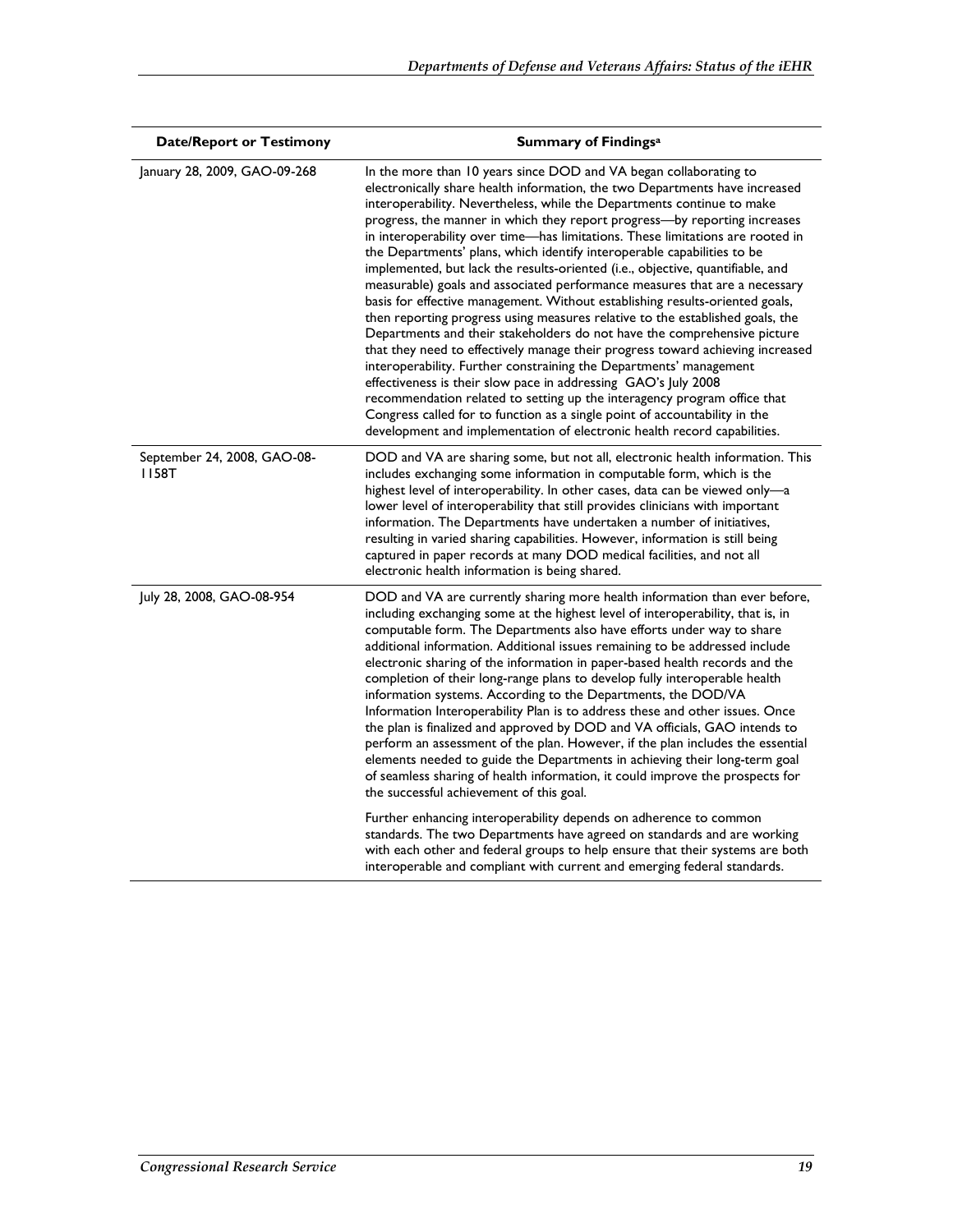| <b>Date/Report or Testimony</b>     | <b>Summary of Findings</b> <sup>a</sup>                                                                                                                                                                                                                                                                                                                                                                                                                                                                                                                                                                                                                                                                                                                                                                                                                                                                                                                                                                                                                                                                                                                                                                                                                                                                                                                                                                                                                                                                                                                                 |
|-------------------------------------|-------------------------------------------------------------------------------------------------------------------------------------------------------------------------------------------------------------------------------------------------------------------------------------------------------------------------------------------------------------------------------------------------------------------------------------------------------------------------------------------------------------------------------------------------------------------------------------------------------------------------------------------------------------------------------------------------------------------------------------------------------------------------------------------------------------------------------------------------------------------------------------------------------------------------------------------------------------------------------------------------------------------------------------------------------------------------------------------------------------------------------------------------------------------------------------------------------------------------------------------------------------------------------------------------------------------------------------------------------------------------------------------------------------------------------------------------------------------------------------------------------------------------------------------------------------------------|
| October 24, 2007, GAO-08-207T       | Under their long-term initiative, the modern health information systems being<br>developed by each department are to share standardized computable data<br>through an interface between data repositories associated with each system.<br>The repositories have now been developed, and the Departments have begun<br>to populate them with limited types of health information. In addition, the<br>interface between the repositories has been implemented at seven VA and<br>DOD sites, allowing computable outpatient pharmacy and drug allergy data to<br>be exchanged. Nevertheless, the Departments must still agree to standards<br>for the remaining categories of medical information, populate the data<br>repositories with this information, complete the development of the two<br>modernized health information systems, and transition from their existing<br>systems. Further, the Departments have established ad hoc processes to meet<br>the immediate need to provide data on severely wounded servicemembers to<br>VA's polytrauma centers, which specialize in treating such patients. While<br>these multiple initiatives and ad hoc processes have facilitated degrees of data<br>sharing, they nonetheless highlight the need for continued efforts to integrate<br>information systems and automate information exchange. At present, it is not<br>clear how all the initiatives are to be incorporated into an overall strategy<br>focused on achieving the Departments' goal of comprehensive, seamless<br>exchange of health information. |
| September 19, 2007,<br>GAO-07-1246T | VA achieved a milestone in the long-term effort to share electronic health<br>information with DOD, having begun to exchange limited medical data with<br>DOD (at selected sites) through an interface between the data repositories<br>for the modern health information systems that each department is<br>developing. Nevertheless, to achieve their long-term vision, VA and DOD<br>have much work still to do (such as extending the current capability<br>throughout both Departments), and the two Departments have not yet<br>projected a final completion date for the whole initiative.                                                                                                                                                                                                                                                                                                                                                                                                                                                                                                                                                                                                                                                                                                                                                                                                                                                                                                                                                                       |
| July 18, 2007, GAO-07-1108T         | VA and DOD have made progress in both their long-term and short term<br>initiatives to share health information, but much work remains to achieve the<br>goal of a shared electronic medical record and seamless transition between<br>the two Departments. In the long-term project to develop modernized health<br>information systems, the Departments have begun to implement the first<br>release of the interface between their modernized data repositories, and<br>computable outpatient pharmacy and drug allergy data are being exchanged at<br>seven VA and DOD sites. However, significant work remains including<br>agreeing to standards for the remaining categories of medical information and<br>populating the data repositories with all this information. The two<br>Departments have also made progress in their short-term projects to share<br>information in existing systems. Through all these efforts, VA and DOD are<br>achieving exchanges of health information. However, these exchanges are as<br>yet limited, and it is not clear how they are to be integrated into an overall<br>strategy toward achieving the Departments' long-term goal of comprehensive,<br>seamless exchange of health information. Consequently, it remains essential<br>for the Departments to develop a comprehensive project plan to guide their<br>efforts to completion, in line with GAO's earlier recommendations.                                                                                                                                      |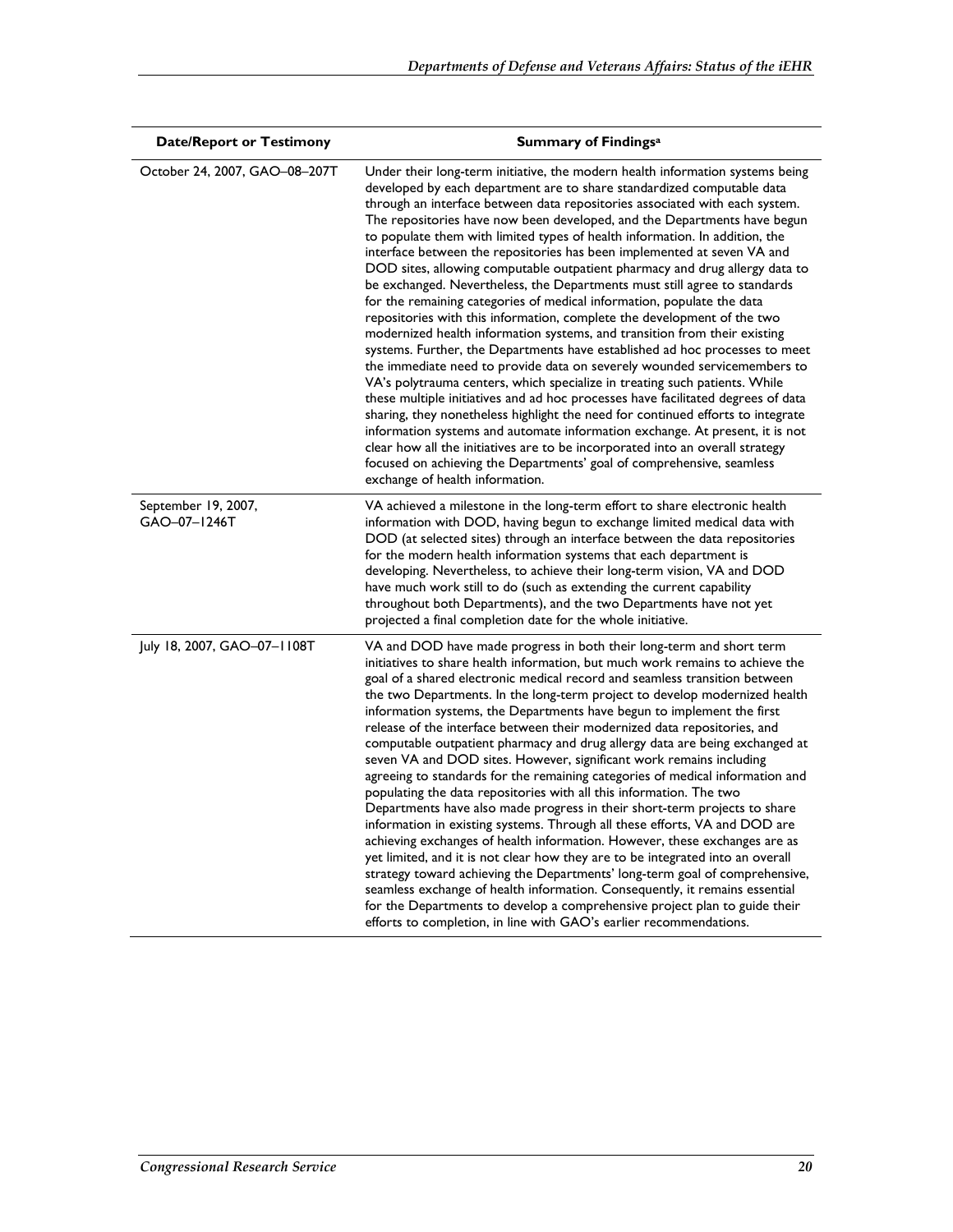| <b>Date/Report or Testimony</b> | <b>Summary of Findingsa</b>                                                                                                                                                                                                                                                                                                                                                                                                                                                                                                                                                                                                                                                                                                                                                                                                                                                                                                                                                                                                                                                                                                                                                                                                                                   |
|---------------------------------|---------------------------------------------------------------------------------------------------------------------------------------------------------------------------------------------------------------------------------------------------------------------------------------------------------------------------------------------------------------------------------------------------------------------------------------------------------------------------------------------------------------------------------------------------------------------------------------------------------------------------------------------------------------------------------------------------------------------------------------------------------------------------------------------------------------------------------------------------------------------------------------------------------------------------------------------------------------------------------------------------------------------------------------------------------------------------------------------------------------------------------------------------------------------------------------------------------------------------------------------------------------|
| May 8, 2007, GAO-07-852T        | In the long-term project to develop modernized health information systems,<br>the Departments have begun to implement the first release of the interface<br>between their modernized data repositories, and computable outpatient<br>pharmacy and drug allergy data are being exchanged at seven VA and DOD<br>sites. Although the data being exchanged are limited, implementing this<br>interface is a milestone toward the long-term goal of modernized systems<br>with interoperable electronic medical records. Besides completing the Federal<br>Health Information Exchange (FHIE), the Departments have made progress on<br>two demonstration projects. In addition to their technology efforts, the two<br>Departments have undertaken ad hoc activities to accelerate the transmission<br>of health information on severely wounded patients from DOD to VA's four<br>polytrauma centers, which care for veterans and servicemembers with<br>disabling injuries to more than one physical region or organ system.                                                                                                                                                                                                                                   |
| April 30, 2007, GAO-07-554R     | In March 2004, DOD and VA began collaborating on a long-term initiative to<br>make their outpatient pharmacy data computable. To help ensure that all<br>shared patients benefit from the exchange of computable outpatient pharmacy<br>data, the Secretary of Defense and the Secretary of Veterans Affairs should<br>expedite certain ongoing efforts. Specifically, GAO recommend that: (1) the<br>Secretary of Defense and the Secretary of Veterans Affairs expedite efforts to<br>develop a solution for activating shared patients when patients' identifying<br>information does not match exactly, (2) the Secretary of Defense expedite<br>efforts to assign a unique DOD identification number to VA patients who<br>were discharged from active duty before 1997, (3) the Secretary of Veterans<br>Affairs expedite efforts to expand to all VA sites the capability to automatically<br>check DOD data that are exchanged through CHDR, and (4) the Secretary of<br>Defense and the Secretary of Veterans Affairs expedite the development of<br>written guidelines for all sites to use for defining and identifying shared<br>patients.                                                                                                        |
| June 22, 2006, GAO-06-905T      | VA and DOD are implementing limited, near-term demonstration projects,<br>and they are making progress toward their long-term effort to share<br>electronic patient health data. The Bidirectional Health Information Exchange,<br>implemented at 16 sites, allows the two-way exchange of health information<br>on shared patients in text format. The Laboratory Data Sharing Interface<br>application, implemented at 6 sites, is used to facilitate the electronic<br>transfer/sharing of orders for laboratory work and the results of the work. In<br>their longer term efforts to achieve a virtual medical record, VA and DOD<br>have more to do to achieve the two-way electronic data exchange capability<br>originally envisioned. They have made progress in, for example, preparing data<br>for exchange, and they have implemented three of GAO's four earlier<br>recommendations. However, they have not yet developed a clearly defined<br>project management plan that gives a detailed description of the technical and<br>managerial processes necessary to satisfy project requirements, as GAO<br>recommended. Moreover, the Departments have experienced delays in their<br>efforts to begin exchanging computable patient health data. |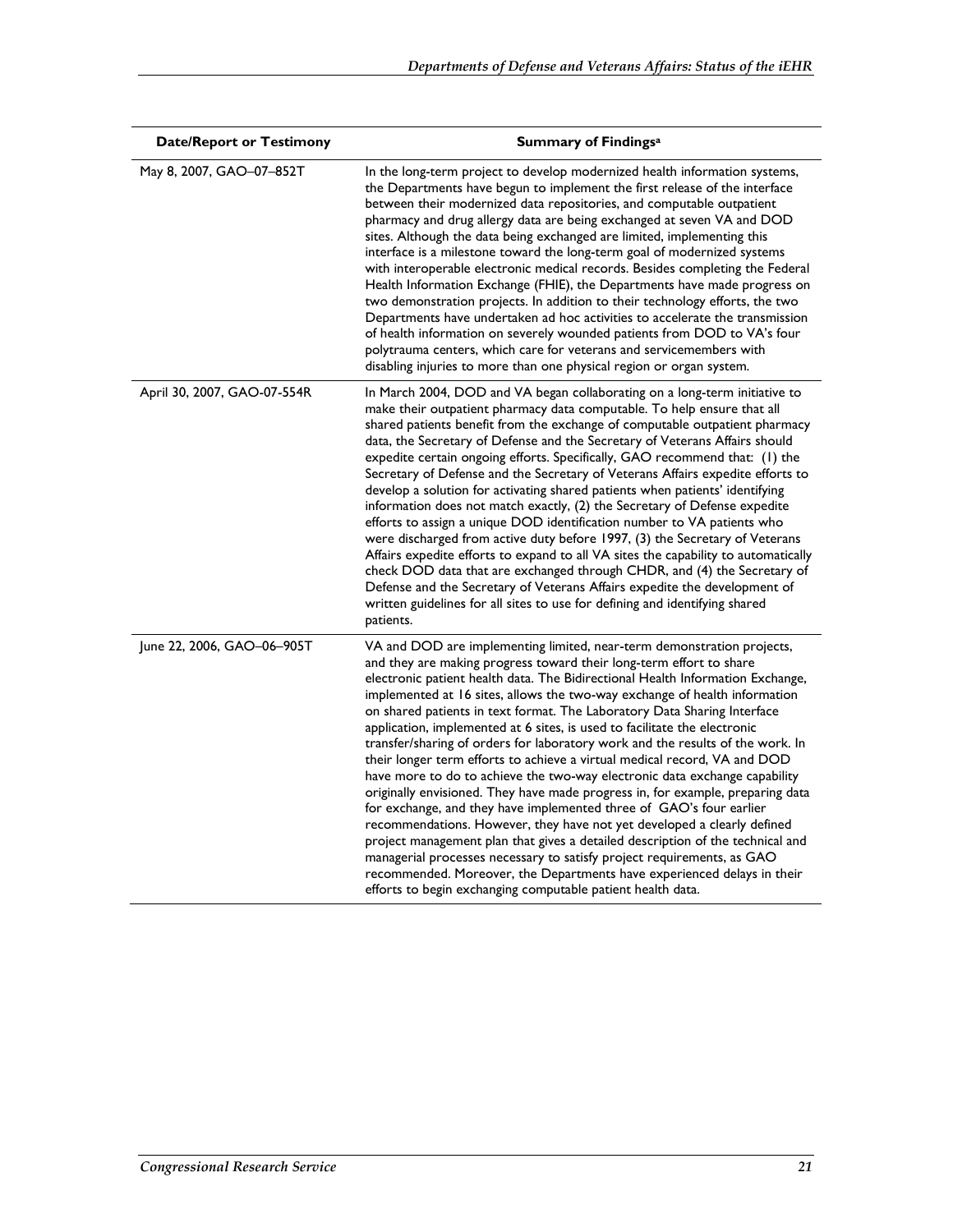| <b>Date/Report or Testimony</b>      | <b>Summary of Findingsa</b>                                                                                                                                                                                                                                                                                                                                                                                                                                                                                                                                                                                                                                                                                                                                                                                                                                                                                                                                                                                                                                                                                                                                                                                                                                                                                                                                                                                                                                       |
|--------------------------------------|-------------------------------------------------------------------------------------------------------------------------------------------------------------------------------------------------------------------------------------------------------------------------------------------------------------------------------------------------------------------------------------------------------------------------------------------------------------------------------------------------------------------------------------------------------------------------------------------------------------------------------------------------------------------------------------------------------------------------------------------------------------------------------------------------------------------------------------------------------------------------------------------------------------------------------------------------------------------------------------------------------------------------------------------------------------------------------------------------------------------------------------------------------------------------------------------------------------------------------------------------------------------------------------------------------------------------------------------------------------------------------------------------------------------------------------------------------------------|
| September 28, 2005, GAO-05-<br>1051T | VA and DOD had begun to implement applications that exchange limited<br>electronic medical information between the Departments' existing health<br>information systems. These applications were developed through two<br>information technology demonstration projects: (1) Bidirectional Health<br>Information Exchange is a project to achieve the two-way exchange of health<br>information on shared patients, and (2) Laboratory Data Sharing Interface is<br>an application used to facilitate the electronic transfer/sharing of orders for<br>laboratory work and the results of the work. Since GAO's last report on the<br>Departments' efforts to achieve a virtual medical record, VA and DOD have<br>taken several actions, but the Departments continue to be far from achieving<br>the two-way electronic data exchange capability originally envisioned. The<br>Departments have implemented three recommendations that GAO made in<br>June 2004, but have not yet developed a clearly defined project management<br>plan that gives a detailed description of the technical and managerial processes<br>necessary to satisfy project requirements, as GAO previously recommended.<br>Moreover, the Departments have experienced delays in their efforts to begin<br>exchanging computable patient health data; they have not yet fully populated<br>the data repositories that are to store the medical data for their future health<br>systems. |
|                                      | VA and DOD are proceeding with actions intended to support the sharing of<br>health data, but continue to be far from achieving the two way electronic data<br>exchange capability envisioned in the HealthePeople (Federal) strategy. The<br>Departments are continuing to take actions to develop their individual health<br>information systems that are critical to exchanging patient health information<br>and to define data standards that are essential to the common sharing of<br>health information. In addition, department officials stated that they are<br>proceeding with a pharmacy data prototype initiative, begun in March 2004, to<br>satisfy a mandate of the Bob Stump National Defense Authorization Act for<br>Fiscal Year 2003 (P.L. 107-314, sec. 724) as an initial step toward achieving<br>HealthePeople (Federal). At this stage, however, they have not developed a<br>strategy to explain how this project will contribute to defining the<br>technological solution for the data exchange capability. As such, VA and DOD<br>continue to lack a clearly defined architecture and technological solution for<br>developing the electronic interface and associated capability for exchanging<br>patient health information between their new systems. Moreover, the<br>Departments remain challenged to articulate a clear vision of how this<br>capability will be achieved, and in what timeframe.                            |
|                                      | Since 1998 VA and DOD have been trying to achieve the capability to share<br>patient health care data electronically. The original effort-the government<br>computer-based patient record (GCPR) project-included the Indian Health<br>Service (IHS) and was envisioned as an electronic interface that would allow<br>physicians and other authorized users at VA, DOD, and IHS health facilities to<br>access data from any of the other agencies' health information systems. The<br>interface was expected to compile requested patient information in a virtual<br>record that could be displayed on a user's computer screen.                                                                                                                                                                                                                                                                                                                                                                                                                                                                                                                                                                                                                                                                                                                                                                                                                               |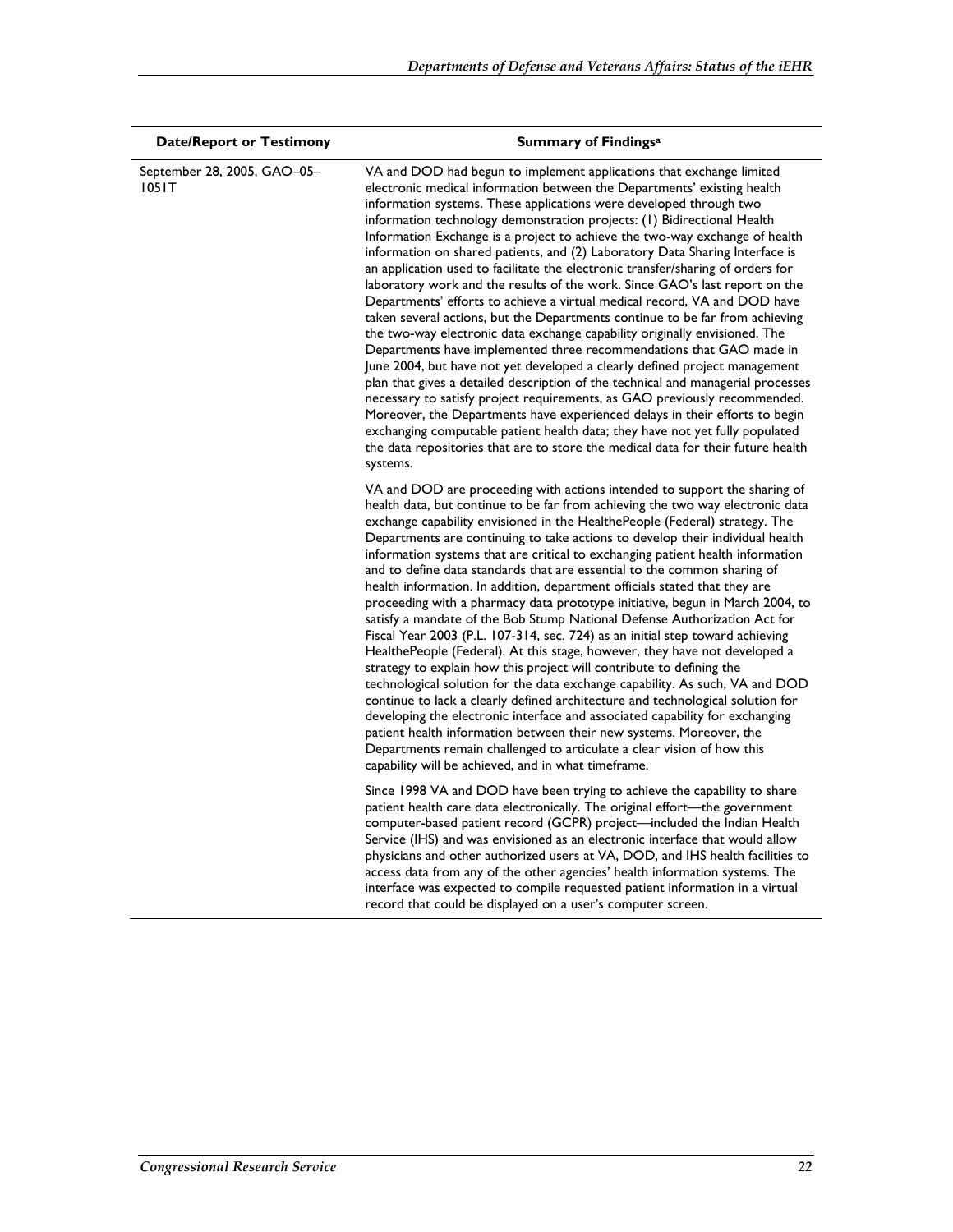| <b>Date/Report or Testimony</b>      | <b>Summary of Findingsa</b>                                                                                                                                                                                                                                                                                                                                                                                                                                                                                                                                                                                                                                                                                                                                                                                                                                                                                                                                                                                                                                                                                                                                                                                                                                                                                                                                                                                                                                |
|--------------------------------------|------------------------------------------------------------------------------------------------------------------------------------------------------------------------------------------------------------------------------------------------------------------------------------------------------------------------------------------------------------------------------------------------------------------------------------------------------------------------------------------------------------------------------------------------------------------------------------------------------------------------------------------------------------------------------------------------------------------------------------------------------------------------------------------------------------------------------------------------------------------------------------------------------------------------------------------------------------------------------------------------------------------------------------------------------------------------------------------------------------------------------------------------------------------------------------------------------------------------------------------------------------------------------------------------------------------------------------------------------------------------------------------------------------------------------------------------------------|
| March 17, 2004, GAO-04-402T          | VA and DOD had made little progress since November 2003 toward defining<br>how they intended to achieve the two-way exchange of patient health<br>information under the HealthePeople (Federal) initiative. While VA officials<br>recognized the importance of an architecture to describe in detail how the<br>Departments would electronically interface their health systems, they<br>continued to rely on a less-specific, high-level strategy-in place since<br>September 2002-to guide the development and implementation of this<br>capability. The Departments intended to rely on a pharmacy prototype<br>project undertaken in March 2004 to better define the electronic interface<br>needed to exchange patient health data, but had not fully determined the<br>approach or requirements for this undertaking. Thus, there was little evidence<br>of how this project would contribute to defining a specific architecture and<br>technological solution for achieving a two-way exchange of patient health<br>information. These uncertainties were further complicated by the absence of<br>sound project management to guide the Departments' actions on the<br>HealthePeople (Federal) initiative. Although progress toward defining data<br>standards continued, delays had occurred in VA's and DOD's development<br>and deployment of their individual health information systems, critical for<br>achieving the electronic interface. |
| November 19, 2003, GAO-04-<br>27 I T | The one-way transfer of health information resulting from VA's and DOD's<br>near-term solution—the FHIE—represented a positive undertaking and had<br>enabled electronic health data from separated (retired or discharged)<br>servicemembers contained in DOD's Military Health System Composite<br>Health Care System to be transmitted monthly to a VA FHIE repository,<br>giving VA clinicians more ready access to DOD health data, such as<br>laboratory, pharmacy, and radiology records, on almost two million patients.<br>The Departments' longer term strategy to enable electronic, two-way<br>information sharing-HealthePeople (Federal)- was farther out on the<br>horizon, and VA and DOD faced significant challenges in implementing a full<br>data exchange capability. Although a high-level strategy existed, the<br>Departments had not clearly articulated a common health information<br>infrastructure and architecture to show how they intended to achieve the<br>data exchange capability or what they would be able to exchange by the end<br>of 2005. Critical to achieving the two-way exchange was completing the<br>standardization of the clinical data that the Departments planned to share.                                                                                                                                                                                                                           |
| September 26, 2002,<br>GAO-02-1054T  | VA and DOD reported some progress in achieving the capability to share<br>patient health care data under the Government Computer-Based Patient<br>Record (GCPR) initiative. The agencies had, since March 2002, formally<br>renamed the initiative the Federal Health Information Exchange and begun<br>implementing a more narrowly defined strategy involving the one-way transfer<br>of patient health data from DOD to VA; a two-way exchange was planned by<br>2005.                                                                                                                                                                                                                                                                                                                                                                                                                                                                                                                                                                                                                                                                                                                                                                                                                                                                                                                                                                                  |
| March 13, 2002, GAO-02-369T          | VA had achieved limited progress in its joint efforts with DOD and the Indian<br>Health Service to create an interface for sharing data in their health<br>information systems, as part of Government Computer-Based Patient Record<br>(GCPR) strategies for implementing the project continued to be revised, its<br>scope had been substantially narrowed from its original objectives, and it<br>continued to operate without clear lines of authority or comprehensive,<br>coordinated plans. Consequently, the future success of this project remained<br>uncertain, raising questions as to whether it would ever fully achieve its<br>original objective of allowing health care professionals to share clinical<br>information via a comprehensive, lifelong medical record.                                                                                                                                                                                                                                                                                                                                                                                                                                                                                                                                                                                                                                                                       |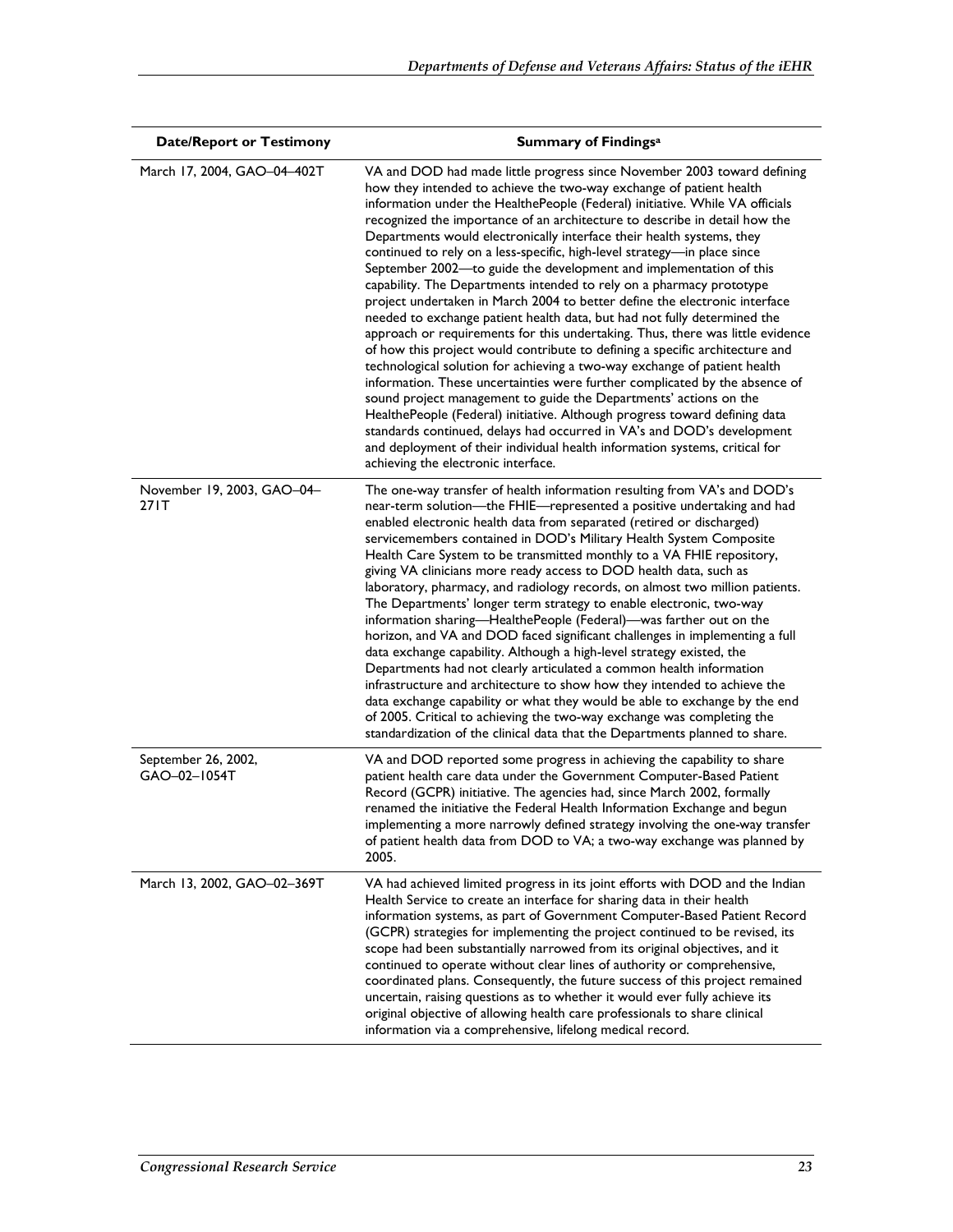| <b>Date/Report or Testimony</b> | <b>Summary of Findingsa</b>                                                                                                                                                                                                                                                                                                                                                                                                                                                                                                                                                                                                                                                                                                                                                                                                                                                                                                                                                                                                                                                                                                                                                                                                                                                                                                                                                                                                                                                                                                                                                                                                                                                                                                                       |
|---------------------------------|---------------------------------------------------------------------------------------------------------------------------------------------------------------------------------------------------------------------------------------------------------------------------------------------------------------------------------------------------------------------------------------------------------------------------------------------------------------------------------------------------------------------------------------------------------------------------------------------------------------------------------------------------------------------------------------------------------------------------------------------------------------------------------------------------------------------------------------------------------------------------------------------------------------------------------------------------------------------------------------------------------------------------------------------------------------------------------------------------------------------------------------------------------------------------------------------------------------------------------------------------------------------------------------------------------------------------------------------------------------------------------------------------------------------------------------------------------------------------------------------------------------------------------------------------------------------------------------------------------------------------------------------------------------------------------------------------------------------------------------------------|
| February 27, 2002 , GAO-02-478T | DOD's and VA's numerous databases and electronic systems for capturing<br>mission-critical data, including health information, were not linked, and<br>information could not be readily shared. DOD had several initiatives under<br>way to link many of its information systems-some with VA. For example, to<br>create a comprehensive, lifelong medical record for servicemembers and<br>veterans and to allow health care professionals to share clinical information,<br>the Departments, along with the Indian Health Service, initiated the<br>Government Computer-Based Patient Record (GCPR) project in 1998.<br>However, several factors, including planning weaknesses, competing priorities,<br>and inadequate accountability, made it unlikely that they would achieve a<br>GCPR or realize its benefits in the near future. To strengthen management<br>and oversight of the project, GAO recommended designating a lead entity<br>with clear lines of authority for the project and the creation of comprehensive<br>and coordinated plans for sharing meaningful, accurate, and secure patient<br>health data. For the near term, DOD and VA had decided to reconsider their<br>approach to GCPR and focus on allowing VA to access selected<br>servicemembers' health data captured by DOD, such as laboratory and<br>radiology results, outpatient pharmacy data, and patient demographic<br>information. However, GCPR would not provide VA with access to<br>information on the health status of personnel when they entered military<br>service; on medical care provided to Reservists while not on active duty; or<br>on the care military personnel received from providers outside DOD,<br>including those from TRICARE. |
| January 24, 2002, GAO-02-377T   | DOD improved its medical surveillance system under Operation Joint<br>Endeavor. However, system problems included lack of a single, comprehensive<br>electronic system to document and access medical surveillance data. Some<br>DOD initiatives to improve information technology capability were several<br>years away from full implementation. The ability of VA to fulfill its role in<br>serving veterans and providing backup to DOD in times of war was to be<br>enhanced as DOD increased its medical surveillance capability. GCPR was a<br>joint DOD/VA initiative in conjunction with the Indian Health Service to link<br>information systems. However, because of planning weaknesses, competing<br>priorities, and inadequate accountability, it was unlikely that the Departments<br>would accomplish GCPR or realize its benefits in the near future. To<br>strengthen management and oversight of the initiative, GAO again<br>recommended designating a lead entity with clear lines of authority for the<br>project and the creation of comprehensive and coordinated plans for sharing<br>meaningful, accurate, and secure patient health data.                                                                                                                                                                                                                                                                                                                                                                                                                                                                                                                                                                              |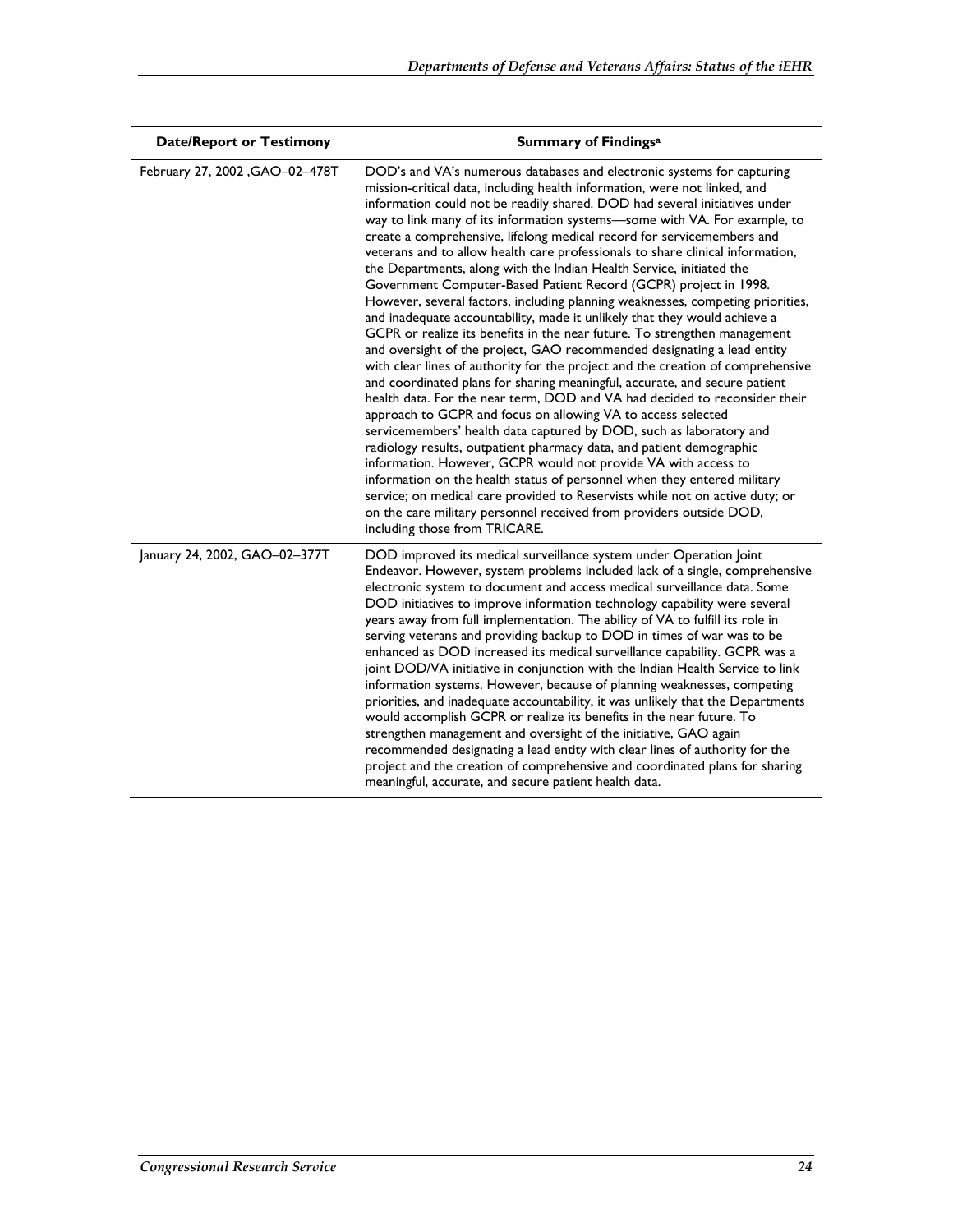| <b>Date/Report or Testimony</b> | <b>Summary of Findingsa</b>                                                                                                                                                                                                                                                                                                                                                                                                                                                                                                                                                                                                                                                                                                                                                                                                                                                                                                                                                                                                                                                                                                                                                                                                                                                                                                                                                                                                                                                                                                     |
|---------------------------------|---------------------------------------------------------------------------------------------------------------------------------------------------------------------------------------------------------------------------------------------------------------------------------------------------------------------------------------------------------------------------------------------------------------------------------------------------------------------------------------------------------------------------------------------------------------------------------------------------------------------------------------------------------------------------------------------------------------------------------------------------------------------------------------------------------------------------------------------------------------------------------------------------------------------------------------------------------------------------------------------------------------------------------------------------------------------------------------------------------------------------------------------------------------------------------------------------------------------------------------------------------------------------------------------------------------------------------------------------------------------------------------------------------------------------------------------------------------------------------------------------------------------------------|
| October 16, 2001, GAO-02-173T   | DOD and VA were establishing a medical surveillance system for the health<br>care needs of military personnel and veterans. The system was to collect and<br>analyze uniform information on deployments, environmental health threats,<br>disease monitoring, medical assessments, and medical encounters. GAO<br>identified weaknesses in DOD's medical surveillance capability and<br>performance in the Gulf War and Operation Joint Endeavor, and uncovered<br>deficiencies in its ability to collect, maintain, and transfer accurate data. The<br>department had several initiatives under way to improve the reliability of<br>deployment information and to enhance its information technology<br>capabilities, although some initiatives were several years away from full<br>implementation. VA's ability to serve veterans and provide backup to DOD in<br>times of war was to be enhanced as DOD increased its medical surveillance<br>capability. GCPR was one initiative to link the Departments' information<br>systems. However, because of planning weaknesses, competing priorities, and<br>inadequate accountability, it was unlikely that they would accomplish GCPR or<br>realize its benefits in the near future. To strengthen management and<br>oversight of the initiative, GAO recommended designating a lead entity with<br>clear lines of authority for the project and the creation of comprehensive and<br>coordinated plans for sharing meaningful, accurate, and secure patient health<br>data. |
| April 2001, GAO-01-459          | In 1998, the Government Computer-Based Patient Record (GCPR) project<br>was initiated by VA, DOD, and IHS, which was included in the effort because<br>of its population-based research expertise and its long-standing relationship<br>with VA. With accountability for GCPR blurred across several management<br>entities, basic principles of sound IT project planning, development, and<br>oversight have not been followed, creating barriers to progress. For example,<br>clear goals and objectives have not been set; detailed plans for the design,<br>implementation, and testing of the interface have not been developed; and<br>critical decisions are not binding on all partners. In addition, GCPR plans have<br>not resolved data incompatibilities and other differences that complicate the<br>electronic exchange of health information among the three agencies' facilities.<br>Finally, concerns related to developing a comprehensive strategy to guarantee<br>the privacy and security of health information shared through GCPR have not<br>been addressed.                                                                                                                                                                                                                                                                                                                                                                                                                                           |

**Sources:** GAO Reports and Testimony and U.S. Congress, House Committee on Veterans' Affairs, Subcommittee on Oversight and Investigations, *Sharing of Electronic Medical Information Between the U.S. Department of Defense and the U.S. Department of Veterans Affairs*, 110th Cong., 1st sess., October 24, 2007 (Washington: GPO, 2008), pp. 86-91.

#### **Notes:**

AHLTA= Armed Forces Health Longitudinal Technology Application

BHIE =Bidirectional Health Information Exchange

CHDR= Clinical Data Repository/Health Data Repository

DOD= Department of Defense

FHCC= Federal Health Care Center

FHIE= Federal Health Information Exchange

GCPR= Government Computer-Based Patient Record

IT= information technology

IHS= Indian Health Service

LDSI =Laboratory Data Sharing Interface

MHS= Military Health System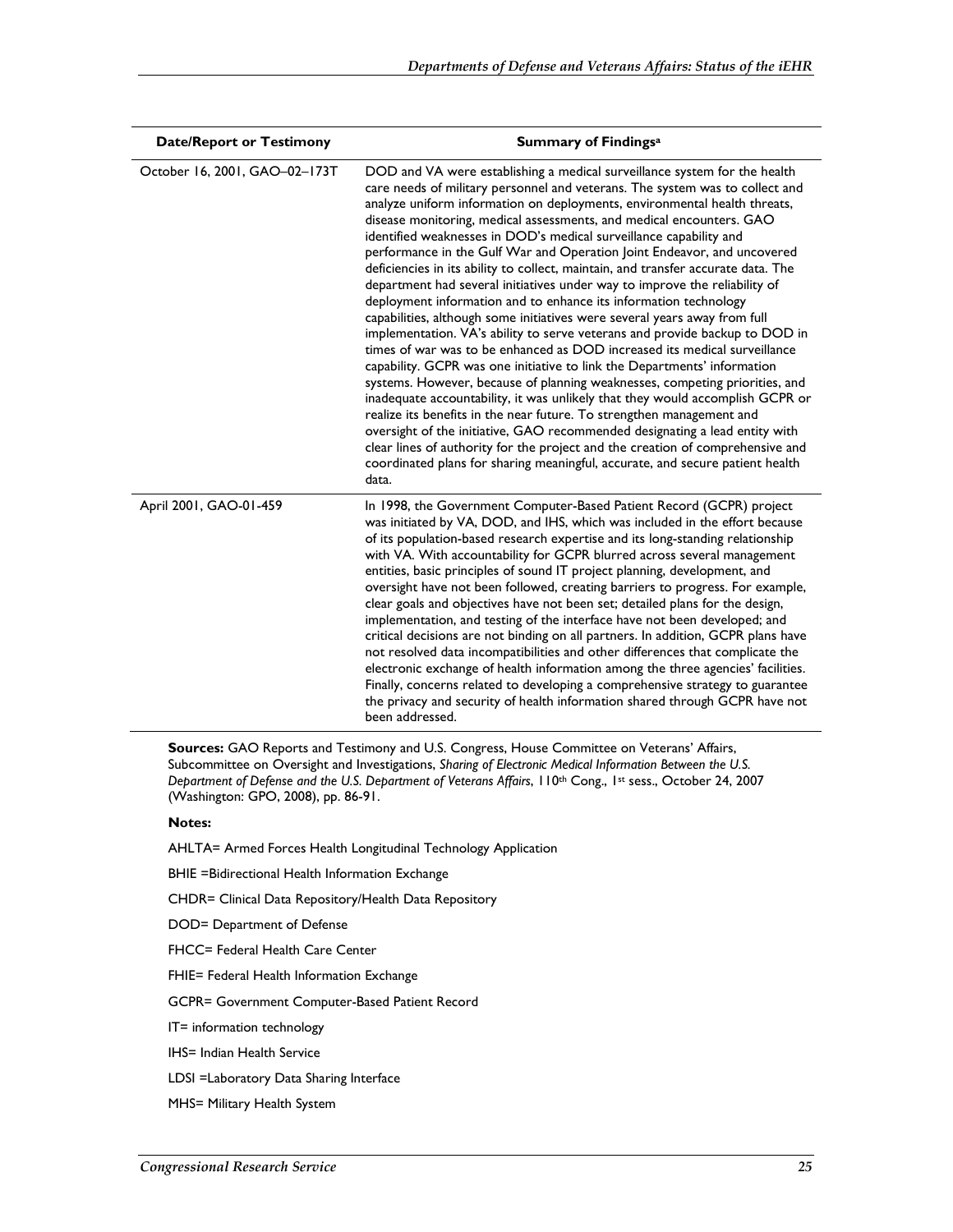- VA= Department of Veterans Affairs
- VistA =Veterans Health Information Systems and Technology Architecture
- VHA= Veterans Health Administration
- VLER =Virtual Lifetime Electronic Record
- a. Summaries have been adapted verbatim from GAO reports or have been paraphrased to highlight GAO findings pertaining to DOD-VA health information sharing.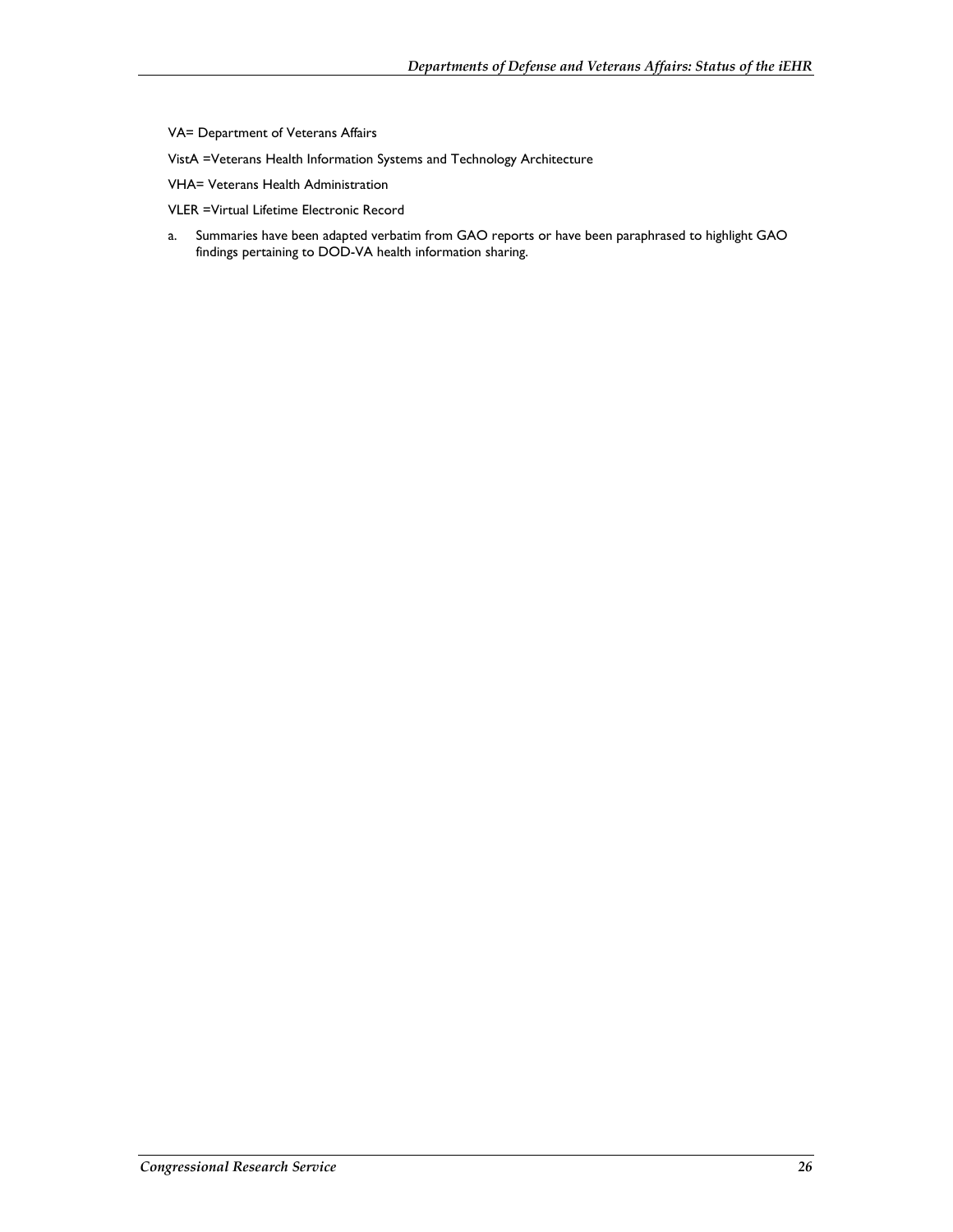## **Appendix D. Milestones of Selected DOD and VA Health Records Development and Sharing Efforts**



**Figure D-1. Selected DOD and VA Health Records Development and Sharing Efforts** 

**Source:** CRS graphic based on information from the Department of Defense/Department of Veterans Affairs Interagency Program Office (IPO). **Notes:** AHLTA= Armed Forces Health Longitudinal Technology Application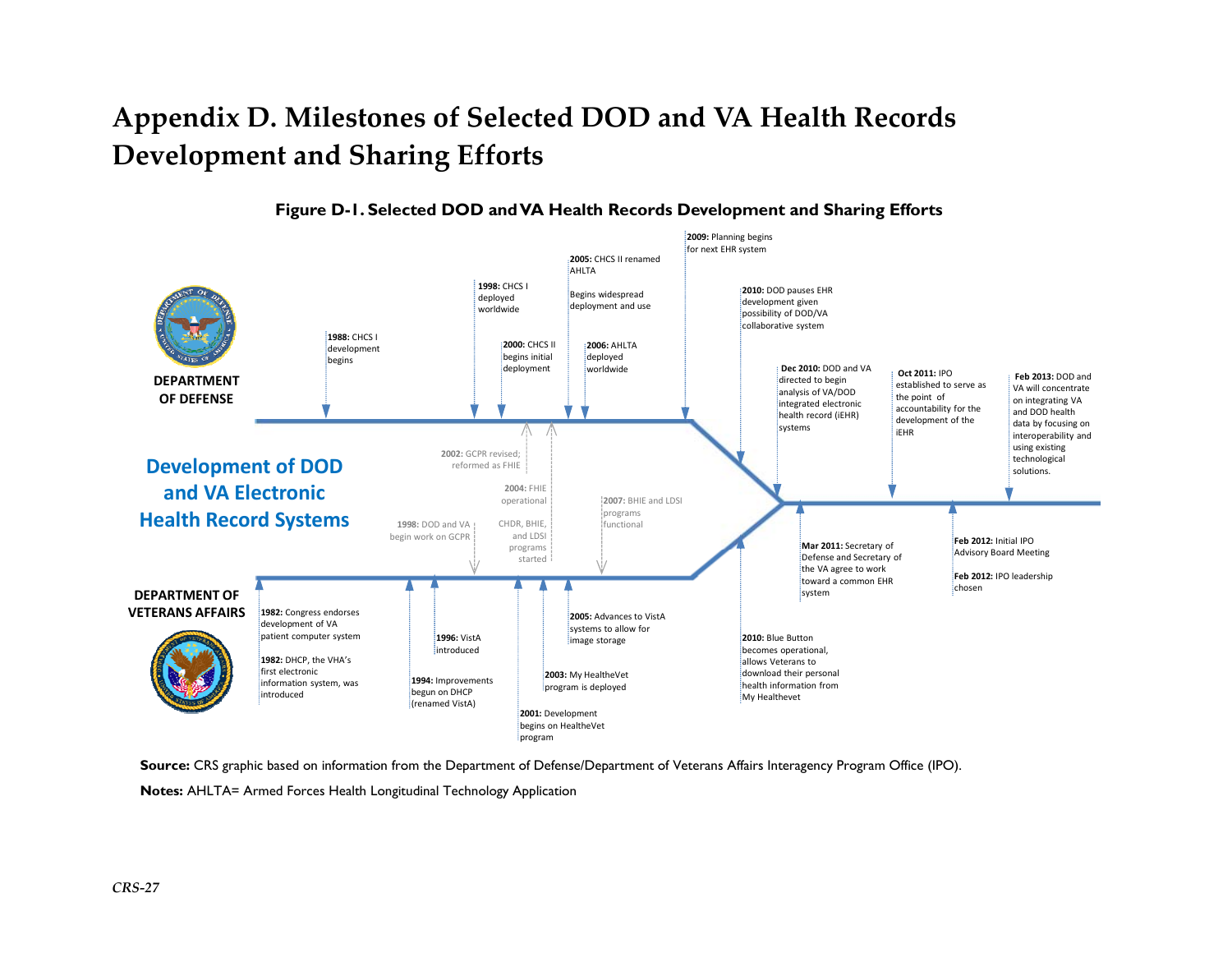BHIE =Bidirectional Health Information Exchange

CHDR= Clinical Data Repository/Health Data Repository

DHCP= Decentralized Hospital Computer Program; precursor to the Veterans Health Information Systems and Technology Architecture(VistA)

DOD= Department of Defense

FHCC= Federal Health Care Center

- FHIE= Federal Health Information Exchange
- GCPR= Government Computer-Based Patient Record
- LDSI =Laboratory Data Sharing Interface
- MHS= Military Health System
- VA= Department of Veterans Affairs
- VistA =Veterans Health Information Systems and Technology Architecture

VHA= Veterans Health Administration

VLER =Virtual Lifetime Electronic Record